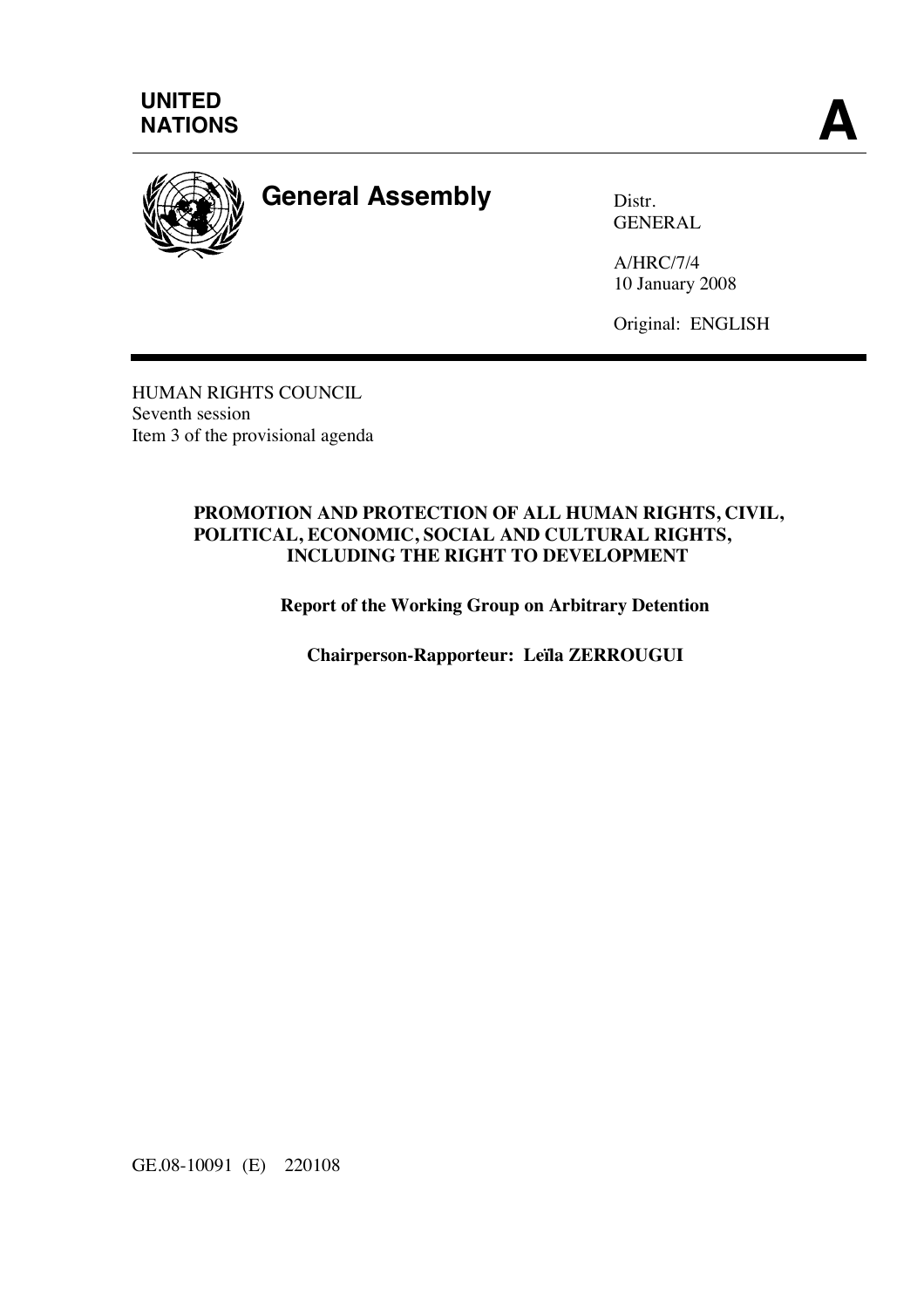#### **Summary**

 During 2007, the Working Group visited Norway and the Republics of Angola and Equatorial Guinea at the invitation of the Governments of these countries. The reports on these visits are contained in addenda 2, 3 and 4 to the present document.

 During that period, the Working Group adopted 40 Opinions concerning 146 persons in 24 countries. These Opinions are contained in addendum 1 to the present document.

 Also during the period 9 November 2006 to 30 November 2007, the Group transmitted a total of 169 urgent appeals concerning 1,344 individuals, including 129 women, 119 boys and 4 girls, to 55 Governments. Governments informed the Working Group that they had taken measures to remedy the situation of the detainees: in some cases, the detainees were released in other cases, the Working Group was assured that the detainees concerned would enjoy fair trial guarantees.

 The Working Group has continued to develop its follow-up procedure and has sought to engage in a continuous dialogue with those countries visited by the Group, in respect of which it had recommended changes of domestic legislation governing detention. Information about the implementation of the Working Group's recommendations was received from the Governments of Belarus and Latvia, countries visited by the Working Group in 2004.

 The present report includes several issues which have given rise to concern during 2007. In particular, the Working Group identifies several shortcomings it has observed in connection with the detention of illegal immigrants and asylum-seekers. The Working Group recalls the obligation of States to consider alternatives to administrative custody from which foreigners can benefit.

 The report also analyses the situation of certain vulnerable groups of detainees and prisoners susceptible to sexual violence by co-inmates and prison staff, including minors, young women, the mentally disabled, indigenous people, vulnerable men and the poor.

 The Working Group recommends that States establish an effective complaint procedure to assure that abuses do not go unpunished.

 The Working Group reiterates its concerns that states of emergency are a root cause of arbitrary detentions. It recalls that, in addition to those enumerated in article 4, paragraph 2 of the International Covenant on Civil and Political Rights, certain other rights are non-derogable during a state of emergency, such as the right to take proceedings before a court to enable the court to decide without delay on the lawfulness of detention. The Working Group also reiterates its concern about the recourse to military, special or emergency codes, especially in the context of countering terrorism.

 The report also considers the question of registration systems in detention facilities as well as the establishment by law of time limits for pretrial detention.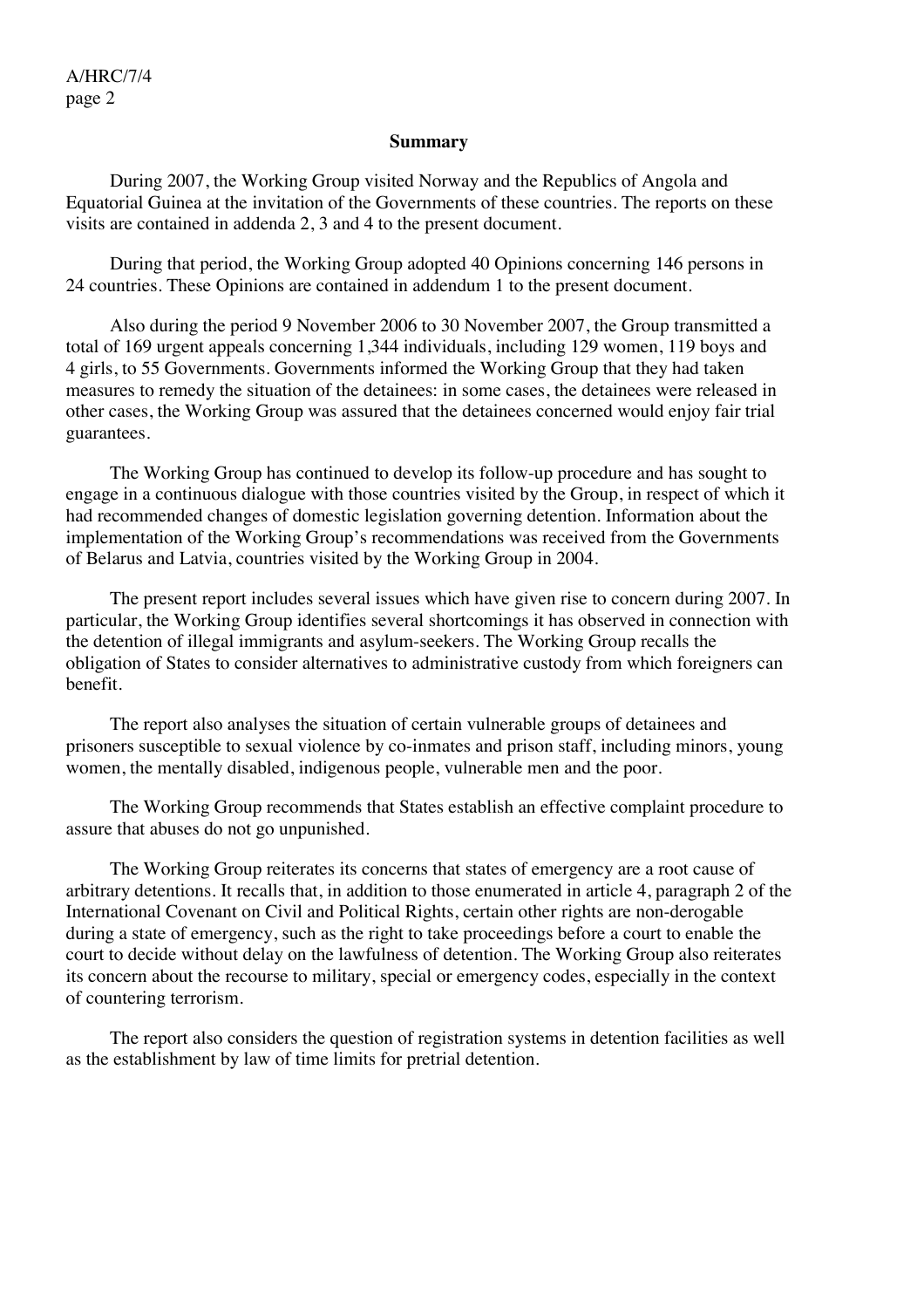The Working Group recommends that the Human Rights Council carry out an in depth urgent deliberation on illegal immigrants and asylum-seekers in detention around the world, in view of their specific vulnerability. To that effect, the Working Group recommends the organization of a seminar with the participation of all stakeholders. It also recommends that States use detention of these persons only as a last resort. Concerning vulnerable groups in detention susceptible to sexual abuse, the Working Group recommends that States ensure that juveniles are held separately from adults and women separately from men. Detention facility staff should be appropriately trained to ensure that sexual abuses in detention do not occur. There should be no impunity for perpetrators of sexual abuse and victims of such abuse should enjoy access to an effective complaints procedure.

 The report also includes recommendations regarding measures to be adopted in the context of counter-terrorism and in states of emergency, as well as for registration books at detention facilities.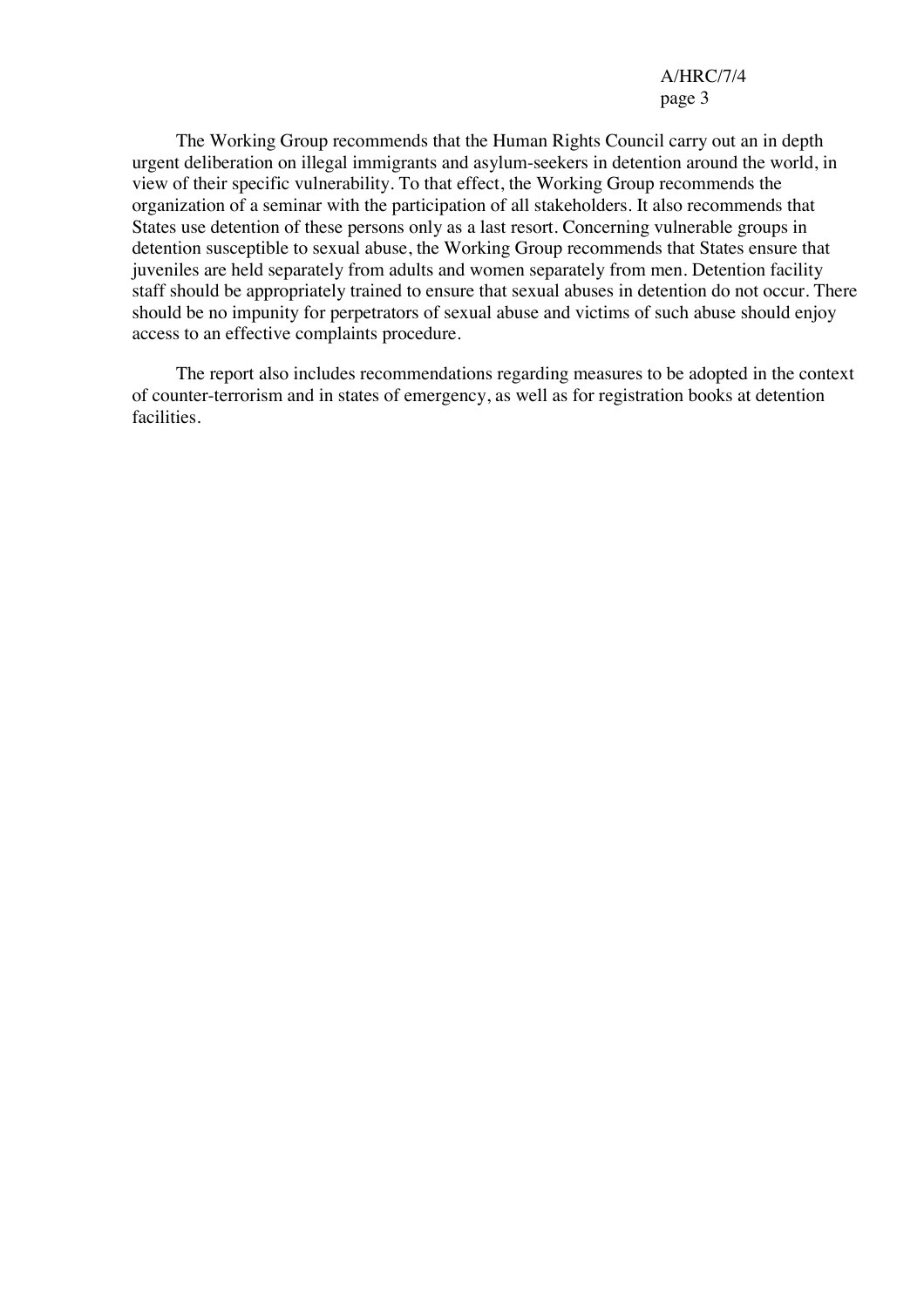## **CONTENTS**

|                |                 |                                                                                   | Paragraphs | Page |
|----------------|-----------------|-----------------------------------------------------------------------------------|------------|------|
|                |                 |                                                                                   | $1 - 3$    | 5    |
| $\mathbf{I}$ . |                 |                                                                                   | $4 - 39$   | 5    |
|                | A.              | Handling of communications addressed to the                                       | $5 - 24$   | 5    |
|                | Β.              |                                                                                   | $25 - 39$  | 14   |
| II.            |                 | INTERNATIONAL TRENDS ON DEPRIVATION OF<br>LIBERTY OF CONCERN TO THE WORKING GROUP | $40 - 73$  | 17   |
|                | A.              |                                                                                   | $41 - 54$  | 17   |
|                | <b>B.</b>       | Groups in detention which are susceptible to                                      | $55 - 58$  | 20   |
|                | $\mathcal{C}$ . | Detention in the context of counter-terrorism                                     | $59 - 68$  | 21   |
|                | D.              | Detention registries and powers to release                                        | $69 - 73$  | 24   |
| III.           |                 |                                                                                   | 74 - 79    | 25   |
| IV.            |                 |                                                                                   | $80 - 84$  | 26   |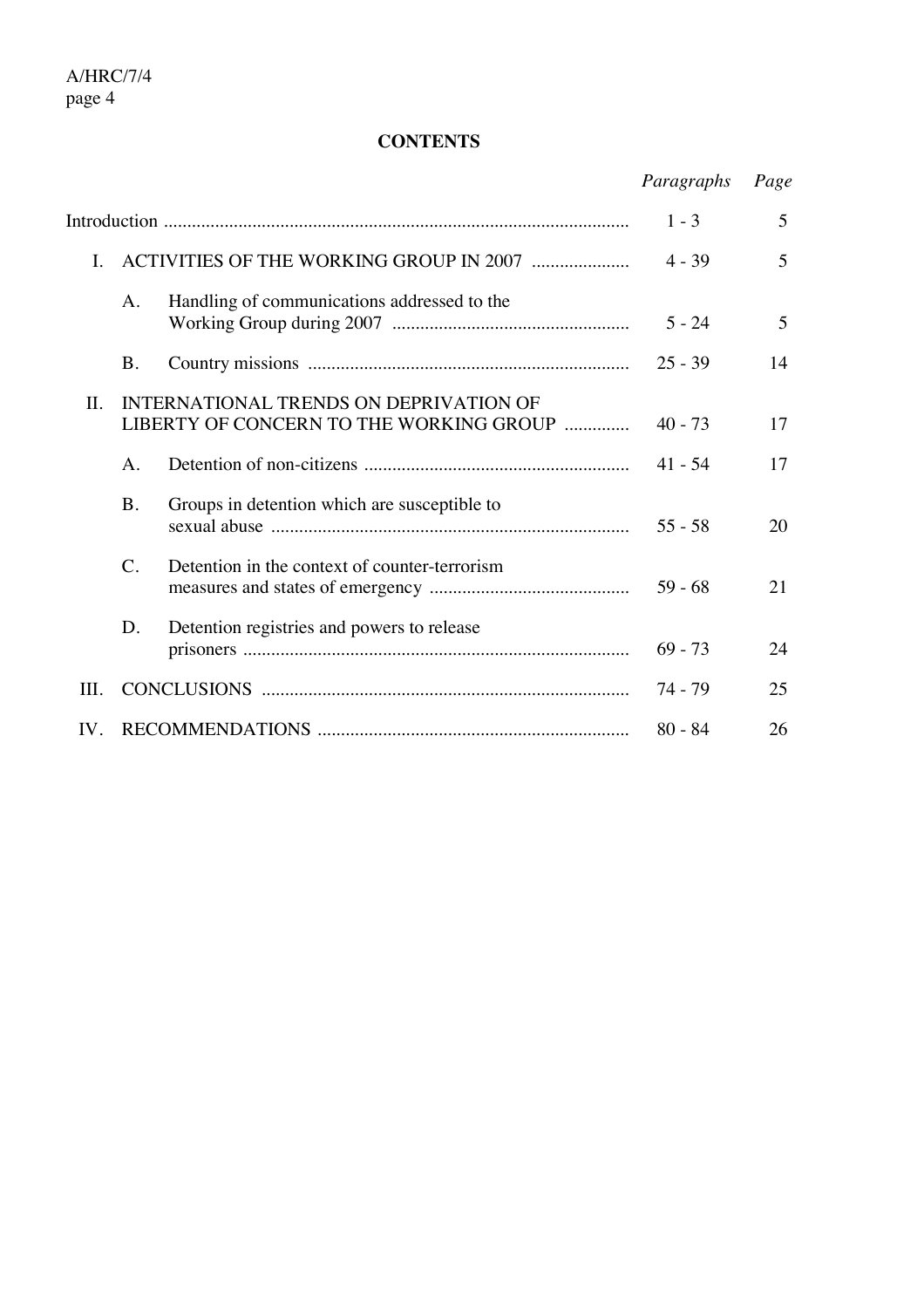#### **Introduction**

1. Working Group on Arbitrary Detention was established by the former Commission on Human Rights in its resolution 1991/42 and entrusted with the investigation of instances of alleged arbitrary deprivation of liberty, according to the standards set forth in the Universal Declaration of Human Rights and the relevant international instruments accepted by the States concerned. The mandate of the Working Group was clarified and extended by the Commission in its resolution 1997/50 to cover the issue of administrative custody of asylum-seekers and immigrants. At its sixth session the Human Rights Council assessed the mandate of the Working Group and adopted resolution 6/4 which confirmed the scope of its mandate and extended it for a further three-year period.

2. During 2007, the Working Group was composed of the following experts: Manuela Carmena Castrillo (Spain); Soledad Villagra de Biedermann (Paraguay); Leïla Zerrougui (Algeria); Tamás Bán (Hungary) and Seyed Mohammad Hashemi (Islamic Republic of Iran).

3. On 30 November 2007, Leïla Zerrougui was confirmed as Chairperson-Rapporteur of the Working Group and Manuela Carmena Castrillo was appointed as the Working Group's Vice-Chairperson.

## **I. ACTIVITIES OF THE WORKING GROUP IN 2007**

4. During the period 1 January to 30 November 2007, the Working Group held its forty-eighth, forty-ninth and fiftieth sessions. It also carried out official missions to Norway (22 April-2 May 2007), Equatorial Guinea (8-13 July 2007) and Angola (17-27 September 2007) (see addenda 2, 3 and 4).

#### **A. Handling of communications addressed to the Working Group during 2007**

#### **1. Communications transmitted to Governments**

5. A description of the cases transmitted and the contents of the replies of Governments will be found in the relevant Opinions adopted by the Working Group (A/HRC/7/4/Add.1).

6. During its forty-eighth, forty-ninth and fiftieth sessions, the Working Group adopted 40 Opinions concerning 146 persons in 24 countries. Some details of the Opinions adopted during that session appear in the table below and the complete texts of Opinions Nos. 1/2007 to 13/2007 and 32/2007 to 47/2007 are reproduced in addendum 1 to the present report.

## **2. Opinions of the Working Group**

7. Pursuant to its methods of work,<sup>1</sup> the Working Group, in addressing its Opinions to Governments, drew their attention to Commission on Human Rights resolutions 1997/50 and

 **1** E/CN.4/1998/44, annex I.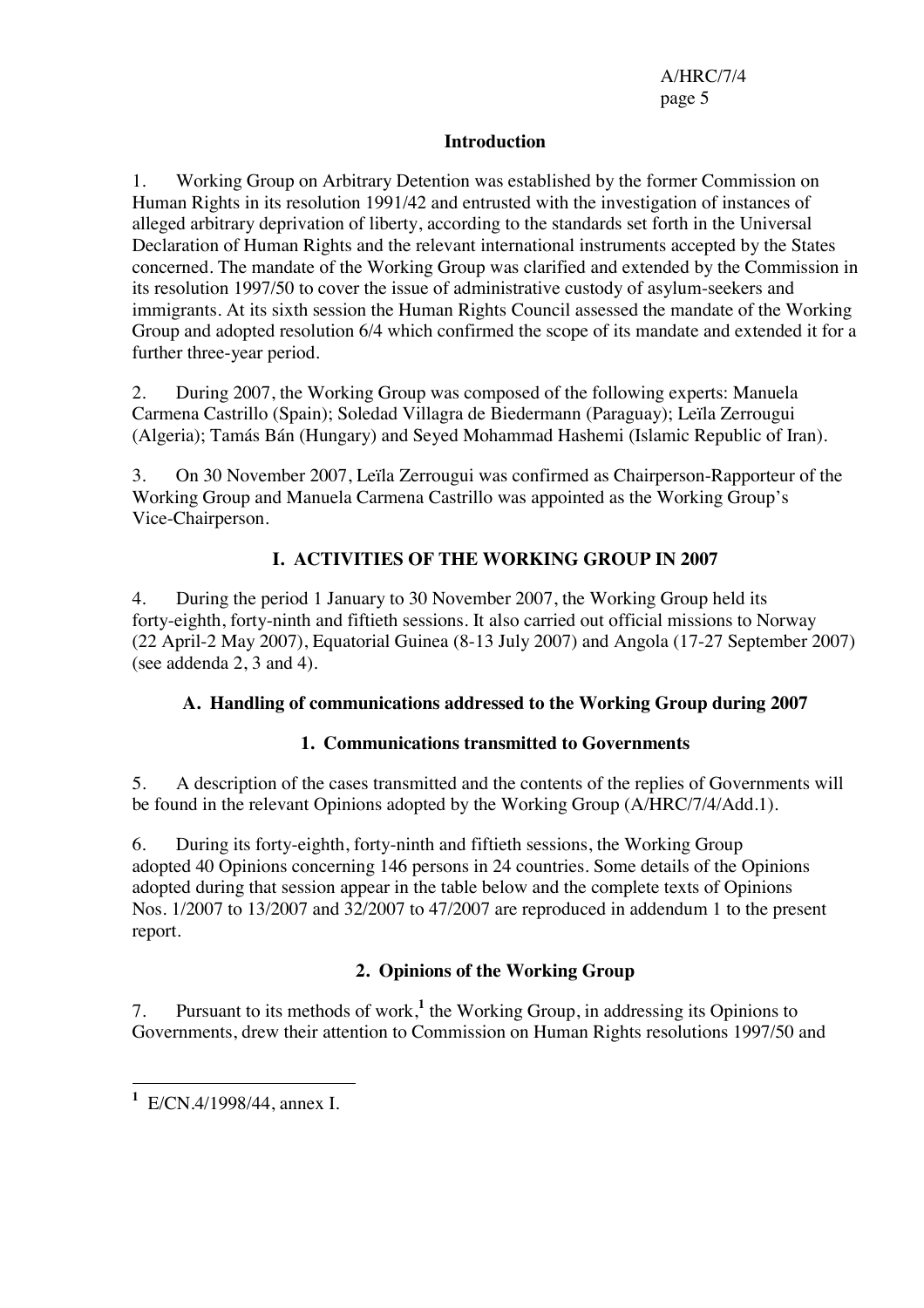2003/31 and Human Rights Council resolution 6/4, requesting them to take account of the Working Group's Opinions and, where necessary, to take appropriate steps to remedy the situation of persons arbitrarily deprived of their liberty and to inform the Working Group of the steps they had taken. On the expiry of the three-week deadline the Opinions were transmitted to the source.

#### **Table 1**

| Opinion<br>No. | Country                 | Government's<br>reply | Person(s) concerned                                                                                                                                                                                                          | Opinion                                                                                           |
|----------------|-------------------------|-----------------------|------------------------------------------------------------------------------------------------------------------------------------------------------------------------------------------------------------------------------|---------------------------------------------------------------------------------------------------|
| 1/2007         | Canada                  | Yes                   | Ms. Nathalie Gettlife                                                                                                                                                                                                        | Case filed (paragraph 17 (a)<br>of the Working Group's<br>methods of work - person<br>released).  |
| 2/2007         | Myanmar                 | Yes                   | Ms. Aung San Suu Kyi                                                                                                                                                                                                         | Detention arbitrary,<br>categories II and III.                                                    |
| 3/2007         | Egypt                   | No                    | Mr. Ahmed Ali Mohamed<br>Moutwala and 45 other persons                                                                                                                                                                       | Detention arbitrary,<br>categories II and III.                                                    |
| 4/2007         | Saudi Arabia            | N <sub>o</sub>        | Messrs. Faiz Abdel Moshen<br>Al Qaid and Khaled B.<br>Mohamed Al Rashed                                                                                                                                                      | Detention arbitrary,<br>categories II and III.                                                    |
| 5/2007         | Qatar                   | Yes                   | Mr. Hamed Alaa Eddine<br>Chehadda                                                                                                                                                                                            | Case filed (paragraph 17 (a)<br>of the Working Group's<br>methods of work - person<br>released).  |
| 6/2007         | Mauritania              | No                    | Mr. Mohamed Sidiya Ould<br>Ajdoud                                                                                                                                                                                            | Detention arbitrary,<br>category I.                                                               |
| 7/2007         | Australia               | Yes                   | Messrs. Amer Haddara,<br>Shane Kent, Izzydeen Attik,<br>Fadal Sayadi, Abdullah Merhi,<br>Ahmed Raad, Ezzit Raad,<br>Hany Taha, Aimen Joud,<br>Shoue Hammoud, Majed Raad,<br>Bassan Raad, and Abdul Nacer<br><b>Benbrilsa</b> | Detention not arbitrary.                                                                          |
| 8/2007         | Syrian Arab<br>Republic | Yes                   | Messrs. Ayman Ardenli and<br>Muhammad Haydar Zammar                                                                                                                                                                          | Mr. Ayman Ardenli: Since<br>August 2003 until his release:<br>Detention arbitrary,<br>category I. |
|                |                         |                       |                                                                                                                                                                                                                              | Mr. Muhammad Haydar<br>Zammar: Detention arbitrary,<br>category III.                              |

#### **Opinions adopted during the forty-eighth, forty-ninth and fiftieth sessions of the Working Group**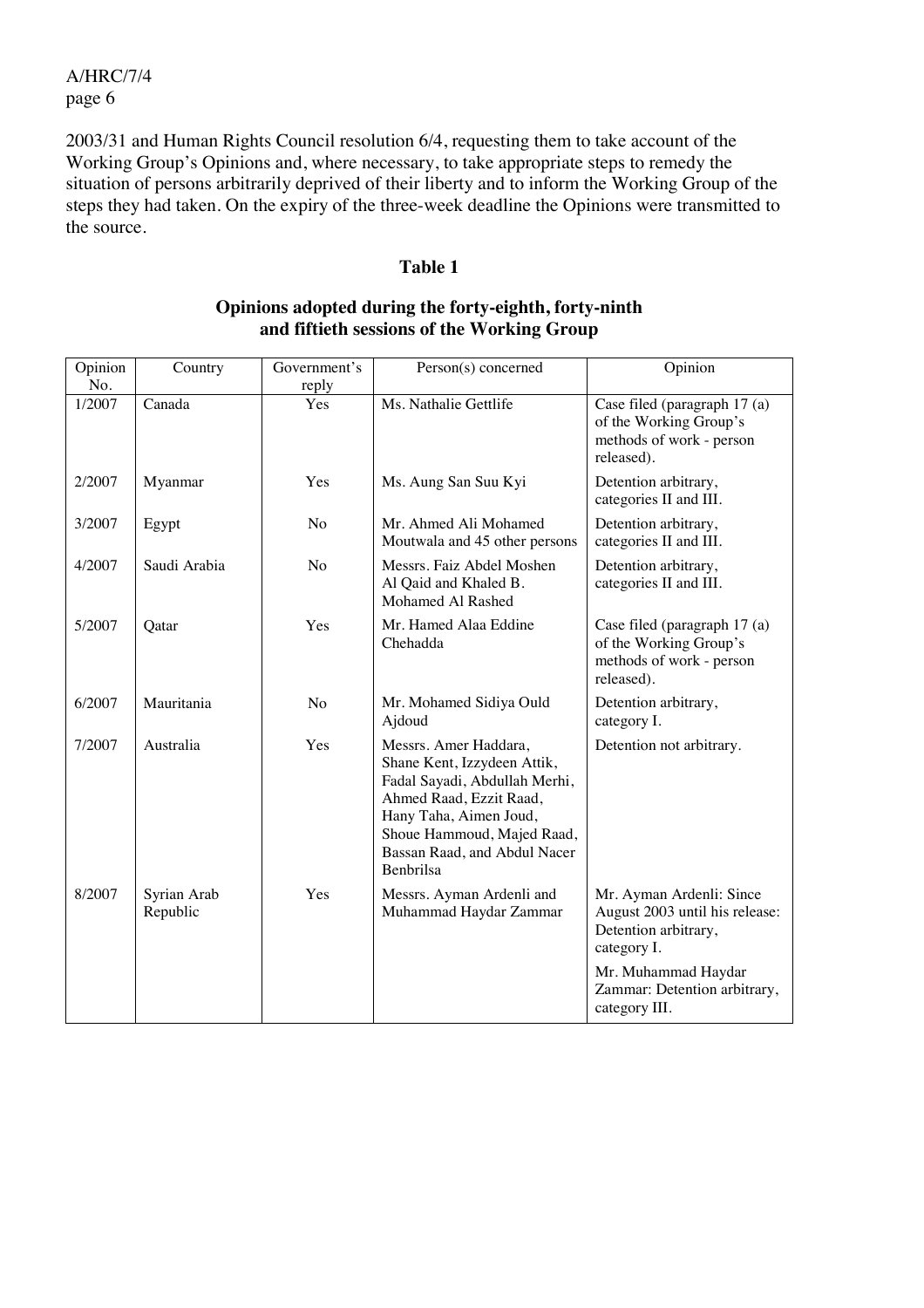# A/HRC/7/4<br>page 7

#### page 7

| Opinion       | Country                                               | Government's   | Person(s) concerned                                                                                                                                                                                                         | Opinion                                                                                                           |
|---------------|-------------------------------------------------------|----------------|-----------------------------------------------------------------------------------------------------------------------------------------------------------------------------------------------------------------------------|-------------------------------------------------------------------------------------------------------------------|
| No.<br>9/2007 | Saudi Arabia                                          | reply<br>No    | Messrs. Hussain Khaled                                                                                                                                                                                                      | Detention arbitrary,                                                                                              |
|               |                                                       |                | Albuluwy, Abdullah b.<br>Slimane Al Sabih, Sultan b.<br>Slimane Al Sabih, Salah<br>Hamid Amr Al Saidi,<br>Ahmed Abdo Ali Gubran,<br>Manna Mohamed Al Ahmed<br>Al Ghamidi and Jasser b.<br>Mohamed Al Khanfari<br>Al Qahtani | category I.                                                                                                       |
| 10/2007       | Lebanon                                               | Yes            | Mr. Youssef Mahmoud<br>Chaabane                                                                                                                                                                                             | Detention arbitrary,<br>category III.                                                                             |
| 11/2007       | Afghanistan and<br><b>United States</b><br>of America | No             | Mr. Amine Mohammad<br>Al Bakry                                                                                                                                                                                              | Detention arbitrary,<br>category I.                                                                               |
| 12/2007       | Ecuador                                               | Yes            | Mr. Antonio José Garcés Loor                                                                                                                                                                                                | Detention not arbitrary.                                                                                          |
| 13/2007       | Viet Nam                                              | Yes            | Dr. Pham Hong Son                                                                                                                                                                                                           | Between 27 March 2002 and<br>30 August 2006: Detention<br>arbitrary, categories II and III.                       |
| 14/2007       | United Kingdom                                        | Yes            | Mr. Abdesslam Mahdi                                                                                                                                                                                                         | Case filed (paragraph 17 (a)<br>of the Working Group's<br>methods of work - person<br>released).                  |
| 15/2007       | Central African<br>Republic                           | N <sub>0</sub> | Mr. Bertrand Namour                                                                                                                                                                                                         | Detention arbitrary,<br>category I.                                                                               |
| 16/2007       | Libyan Arab<br>Jamahiriya                             | N <sub>o</sub> | Mr. Mohamed Hassan<br>Aboussedra                                                                                                                                                                                            | Detention arbitrary,<br>category I.                                                                               |
| 17/2007       | United States of<br>America                           | Yes            | Mr. Ahmed Mohamed Barodi                                                                                                                                                                                                    | Case filed (paragraph 17 (a)<br>of the Working Group's<br>methods of work - person<br>deported to third country). |
| 18/2007       | Jordan                                                | Yes            | Mr. Issam Mohamed Tahar<br>Al Barqaoui Al Uteibi                                                                                                                                                                            | Detention arbitrary,<br>category II.                                                                              |
| 19/2007       | Saudi Arabia                                          | Yes            | Mr. Zhiya Kassem Khammam<br>Al Hussain                                                                                                                                                                                      | Detention arbitrary,<br>category I.                                                                               |
| 20/2007       | Mexico                                                | Yes            | Messrs. Jorge Marcial<br>Zompaxtle Tecpile, Gerardo<br>Zompaxtle Tecpile and<br>Gustavo Robles López                                                                                                                        | Detention arbitrary,<br>category III.                                                                             |
| 21/2007       | Egypt                                                 | Yes            | Mr. Yasser Essayed Chaabane<br>Al Dib and 18 other persons                                                                                                                                                                  | Detention arbitrary, category I<br>and II.                                                                        |
| 22/2007       | Egypt                                                 | Yes            | Mr. Abdeldjouad Mahmoud<br>Ameur Al Abadi                                                                                                                                                                                   | Detention arbitrary, category I<br>and III.                                                                       |
| 23/2007       | Eritrea                                               | Yes            | Mr. Petros Solomon and<br>10 more persons                                                                                                                                                                                   | Detention arbitrary, category I<br>and II.                                                                        |
| 24/2007       | Egypt                                                 | Yes            | Mr. Mustapha Hamed Ahmed<br>Chamia                                                                                                                                                                                          | Detention arbitrary, category I<br>and II.                                                                        |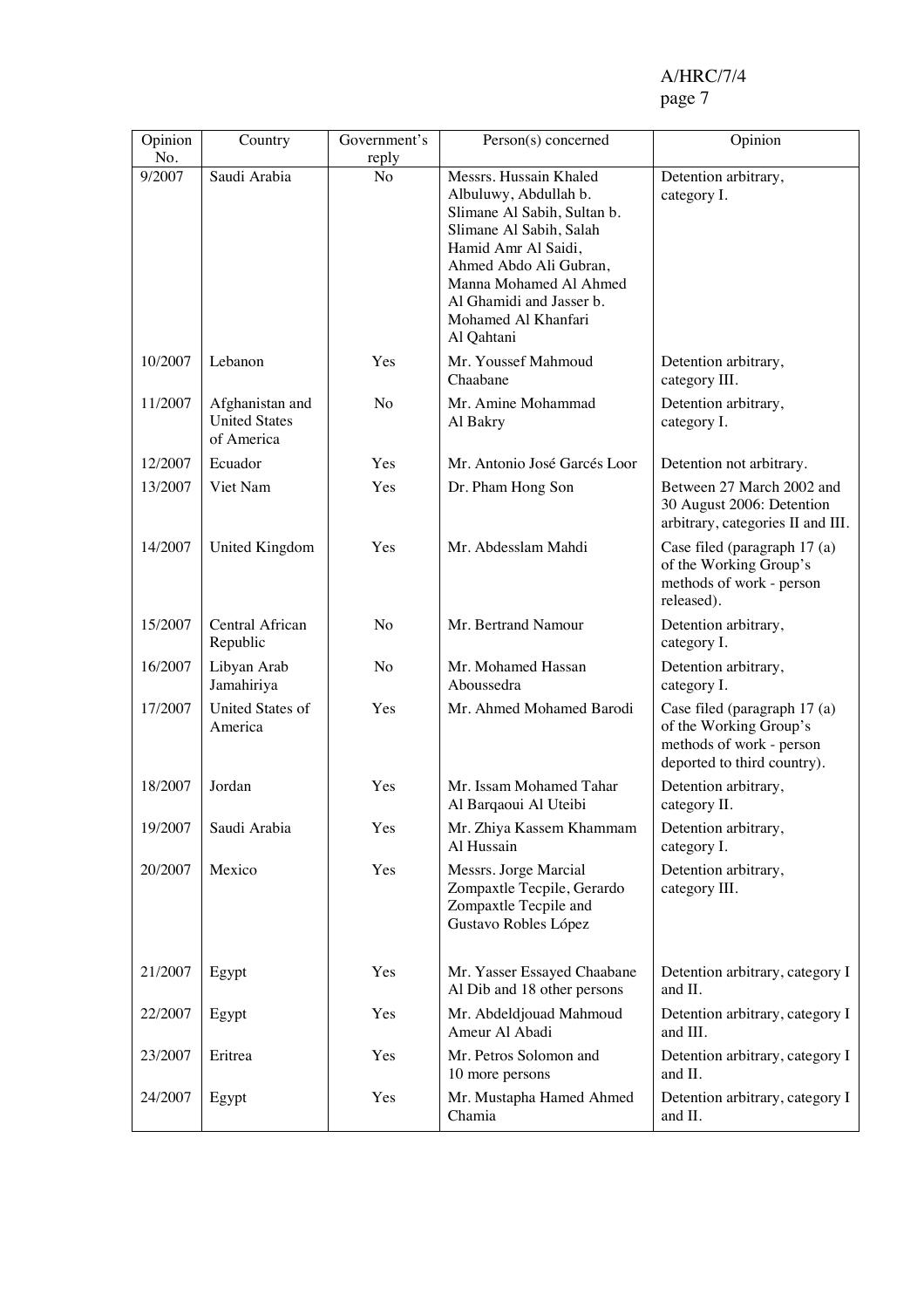## A/HRC/7/4

## page 8

| Opinion<br>No. | Country                            | Government's<br>reply | Person(s) concerned                                              | Opinion                                                                                          |
|----------------|------------------------------------|-----------------------|------------------------------------------------------------------|--------------------------------------------------------------------------------------------------|
| 25/2007        | Australia                          | Yes                   | Mr. Konstantinos Georgiou                                        | Detention not arbitrary.                                                                         |
| 26/2007        | Israel                             | Yes                   | Mr. Issam Rashed Hasan<br>Asquar                                 | Detention arbitrary,<br>category III.                                                            |
| 27/2007        | Saudi Arabia                       | Yes                   | Mr. Saud Mukhtar Al Hashimi<br>and 8 other persons               | Detention arbitrary, category I<br>and II.                                                       |
| 28/2007        | Algeria                            | Yes                   | Mr. Fouad Lakel                                                  | Detention not arbitrary.                                                                         |
| 29/2007        | Mexico                             | Yes                   | Messrs. Alfredo Santiago<br>Rivera and Nickel Santiago<br>Rivera | Case filed (paragraph 17 (a)<br>of the Working Group's<br>methods of work - person<br>released). |
| 30/2007        | Mexico                             | Yes                   | Ms. Concepción Moreno<br>Arteaga                                 | Case filed (paragraph 17 (a)<br>of the Working Group's<br>methods of work - person<br>released). |
| 31/2007        | Mexico                             | Yes                   | Mr. Pablo Juventino Solano<br>Martinez                           | Case filed (paragraph 17 (a)<br>of the Working Group's<br>methods of work - person<br>released). |
| 32/2007        | China                              | Yes                   | Messrs. Jin Haike and<br>Zhang Honghai                           | Detention arbitrary,<br>category II.                                                             |
| 33/2007        | China                              | Yes                   | Mr. Sonam Gyalpo                                                 | Detention arbitrary,<br>category II.                                                             |
| 34/2007        | Rwanda                             | Yes                   | Mr. François-Xavier Byuma                                        | Case filed (paragraph 17 (a)<br>of the Working Group's<br>methods of work - person<br>released). |
| 35/2007        | <b>United States</b><br>of America | Yes                   | Ms. Vatcharee Pronsivakulchai                                    | Detention not arbitrary.                                                                         |
| 36/2007        | China                              | Yes                   | Mr. Dolma Kyab                                                   | Detention arbitrary,<br>category II.                                                             |
| 37/2007        | Lebanon                            | Yes                   | Messrs. Jamil Al Sayed and<br>Raymond Azar                       | Detention arbitrary,<br>category III.                                                            |
| 38/2007        | Bangladesh                         | Yes                   | Mr. Md. Abdul Kashem Palash                                      | Case filed (paragraph 17 (a)<br>of the Working Group's<br>methods of work - person<br>released). |
| 39/2007        | Mexico                             | Yes                   | Mr. Alvaro Rodríguez Damián                                      | Case filed (paragraph 17 (a)<br>of the Working Group's<br>methods of work - person<br>released). |
| 40/2007        | Mexico                             | Yes                   | Mr. Jayro Vásquez García                                         | Case filed (paragraph 17 (a)<br>of the Working Group's<br>methods of work - person<br>released). |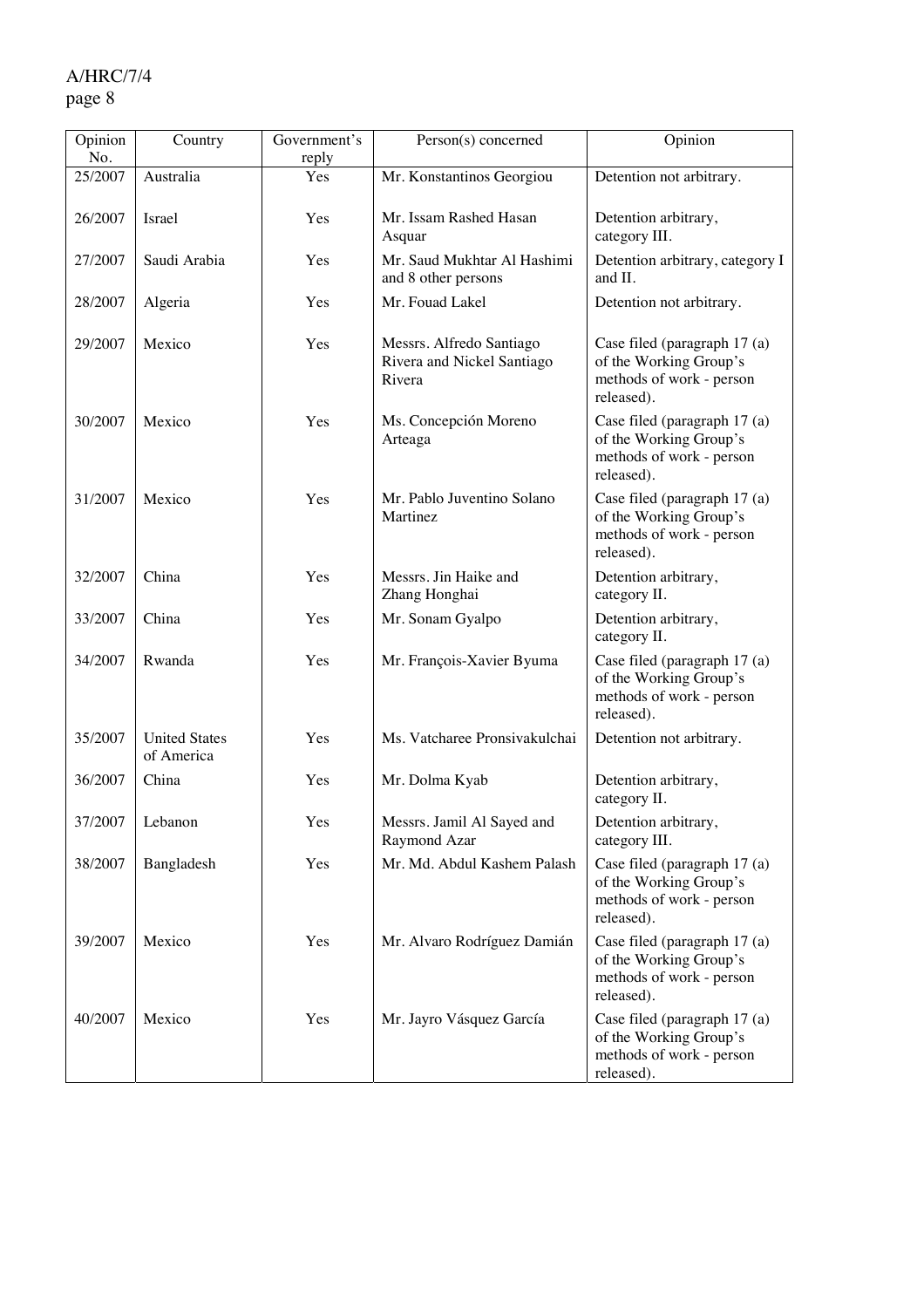#### **3. Government reactions to Opinions**

8. In a letter dated 21 May 2007, the Permanent Representative of Viet Nam to the United Nations Office at Geneva reacted to Opinion No. 13/2007 (Viet Nam) concerning the detention of Mr. Pham Hong Son. According to the communication, Pham Hong Son violated Vietnamese laws. He was arrested and brought to trial in due process of law and according to international human rights standards. His trial was open and fair and the sentence of the Court was completely judicious. During his detention, Pham Hong Son was treated on an equal basis to all other inmates, having access to the same nutritional regime and medical care. In no case did he fall sick in prison without receiving adequate treatment. He refused an operation for his inguinal hernia and considered that, in his capacity as a medical doctor, he could cure himself. The President of Viet Nam, implementing humanitarian and tolerant policy of the State, granted him a special amnesty in August 2006.

9. In a letter dated 23 July 2007, the Permanent Representative of the United States of America to the United Nations Office at Geneva, reacted to Opinion No. 33/2006 (Iraq/United States of America), particularly its paragraphs 9 and 15, concerning Mr. Tariq Aziz. The communication points out that the United States is not aware of any complaint made by Mr. Aziz or his lawyers regarding a lack of privacy or denial of access. Mr. Aziz's meetings with his lawyers are completely private. There are no guards or United States personnel present in these meetings. Likewise, Mr. Aziz and his counsel are free to pass documents, with the only restriction that they are screened by a non-interested party to ensure they do not affect security matters at the detention facility. There has never been a time that a request for a private visit with Mr. Aziz has been denied. A qualified defence attorney has visited Mr. Aziz four times over the last two months (i.e. May and June 2007) and another visit was scheduled for the following week.

10. The communication also notes the long-standing position of the United States that the International Covenant on Civil and Political Rights (ICCPR) does not apply to conduct by the United States Government outside the territory of the United States. Mr. Aziz is being held pending trial by the Iraqi High Tribunal, pursuant to arrangements made between Multi-National Force - Iraq and the Iraqi Ministry of Justice. He awaits adjudication of his case.

11. In relation to this observation the Working Group notes that the Human Rights Committee, which monitors implementation of the Covenant, has clarified that "a State party must respect and ensure the rights laid down in the Covenant to anyone within the power or effective control of that State party, even if not situated within the territory of the State party".**<sup>2</sup>** Similarly, the International Court of Justice (ICJ) in its advisory opinion on the Legal Consequences of the Construction of a Wall in the Occupied Palestinian Territories**<sup>3</sup>** recognized that the jurisdiction of States is primarily territorial, but concluded that the ICCPR extends to "acts done by a State in

<sup>&</sup>lt;sup>2</sup> Human Rights Committee, general comment No. 31 (2004) on the Nature of the General Legal Obligation Imposed on States Parties to the Covenant, para. 10.

**<sup>3</sup>** International Court of Justice, *Legal Consequences of the Construction of a Wall in the Occupied Palestinian Territories*, Advisory Opinion of 9 July 2004.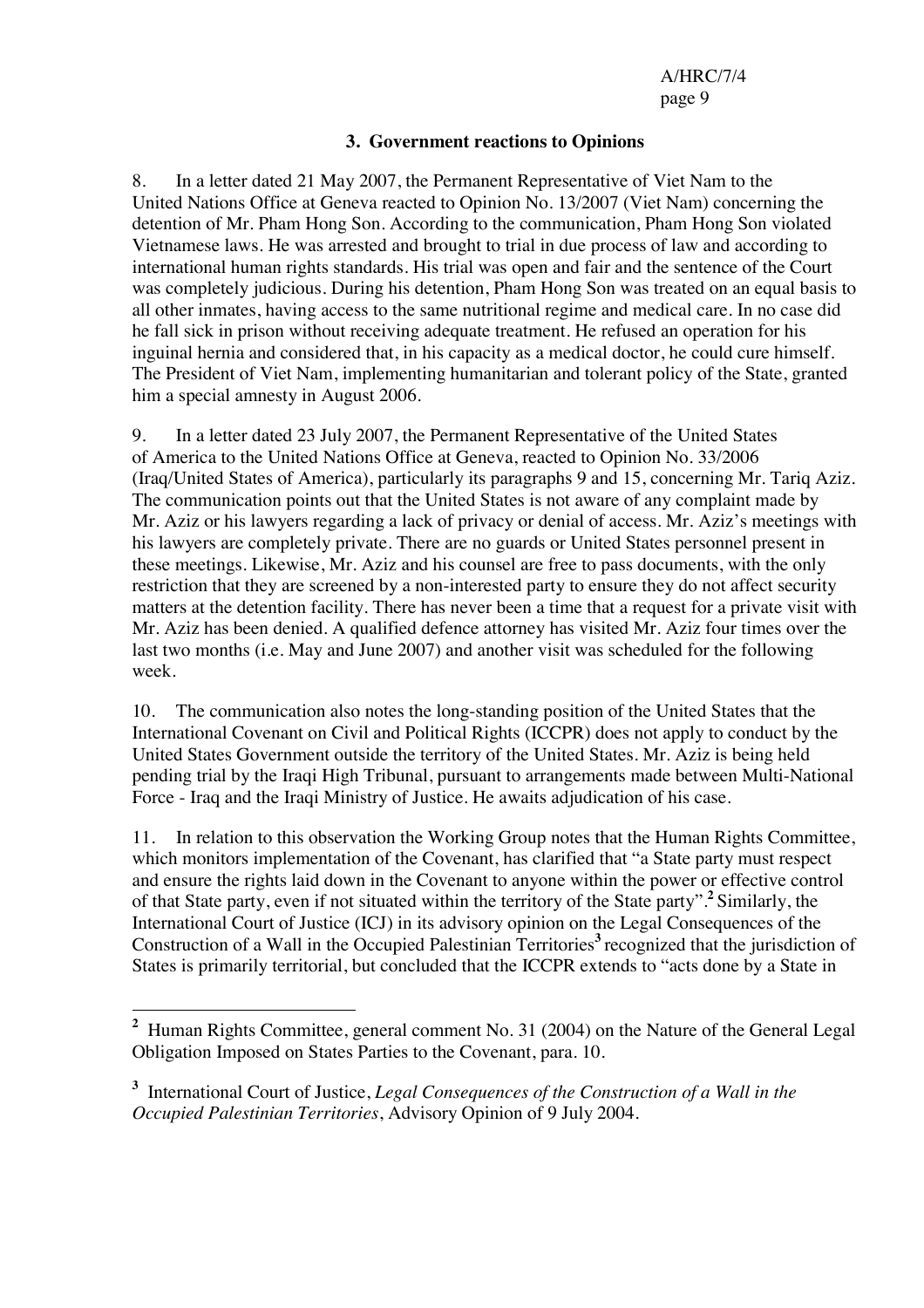the exercise of its jurisdiction outside its own territory".**<sup>4</sup>** Accordingly, the Working Group considers that the ICCPR applies to the conduct of the United States Government in cases in which it exercises jurisdiction outside its territory.

12. By note verbale dated 3 August 2007, the Permanent Mission of Egypt reacted to the adoption of Opinion No. 3/2007 (Egypt) concerning the detention of Mr. Ahmed Ali Mohammed Moutawala and 44 other persons. According to the communication, the 45 persons mentioned in the Opinion were released on various dates. However, 17 of them resumed their radical activities, thereby endangering security and public order, and have been returned to detention, in accordance with the State of Emergency Act No. 162 of 1958, in order to prevent their criminal activities aimed at committing acts of terrorism.

13. By note verbale dated 9 October 2007, the Permanent Mission of the Kingdom of Saudi Arabia reacted to the adoption of Opinion No. 9/2007 (Saudi Arabia) concerning, inter alia, the detention of Mr. Salah Hamid Amr Al Saidi. The Government reported that Mr. Al Saidi was arrested after returning from a visit to Iran for the purpose of participating in activities in Afghanistan after the events of September 2001. He had also contacted members of Al-Qaida and collected funds for terrorist operations. During his detention he was treated in accordance with the standards of justice applicable in the Kingdom which respect human rights. In conformity with those standards, an accused person has the right to avail himself of the services of a lawyer and to receive family visits. It is prohibited to subject an accused person to degrading treatment or physical or mental harm and he is guaranteed a fair trial by the judiciary, which enjoys full independence to deliver its judgements following conviction.

14. The Government of Saudi Arabia reaffirmed its willingness to cooperate with the Working Group by providing the requested information on individual cases while, at the same time, trusting that the Working Group understands the high priority that the Government must currently accord to the campaign against terrorism.

#### **4. Request for review of Opinions**

15. The Permanent Mission of the Syrian Arab Republic to the United Nations Office at Geneva, in a note verbale dated 7 November 2007, reacted to Opinion No. 8/2007 (Syrian Arab Republic) concerning the detention of Messrs. Ayman Ardenli and Muhammad Haydar Zammar. The Government reported that the trials of these two persons were conducted in conformity with Syrian law and the international norms law to which the Syrian Arab Republic subscribes and requested the Working Group to review its Opinion.

16. The Government confirmed that Mr. Ardenli was sentenced to 12 years' imprisonment and released on 2 November 2005 pursuant to an amnesty decree issued by the President of the Republic. Mr. Zammar was sentenced to 12 years' imprisonment and he is serving his sentence. In addition to this confession, compelling evidence was provided establishing that he had

 **4** Ibid., para. 111.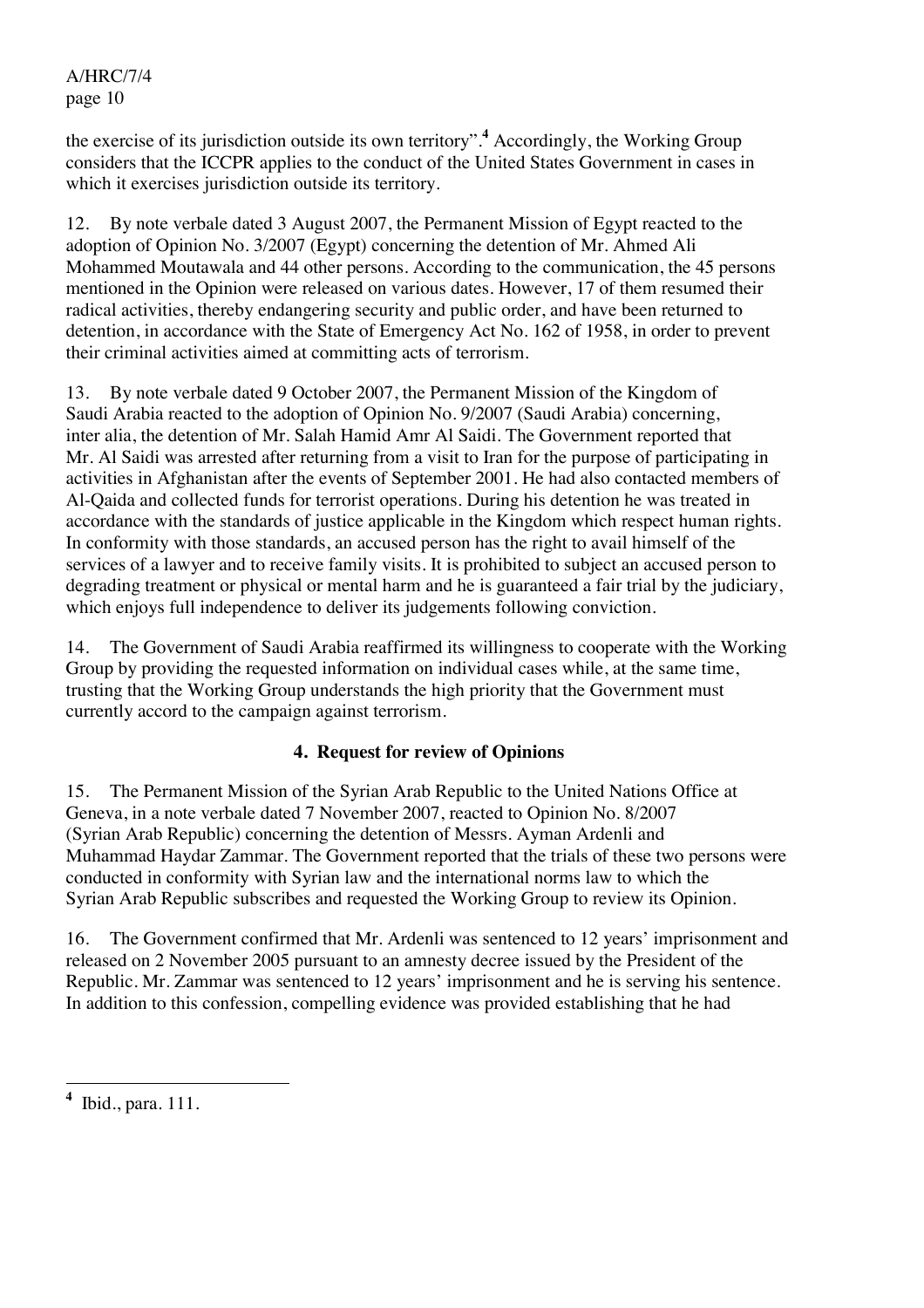committed the offences with which he had been charged. Both of them are Syrian citizens who joined a terrorist organization, which is an offence under Syrian law. The Syrian courts had competence to hear their cases and both persons were given a fair trial.

17. The Government further confirmed that Mr. Zammar received consular assistance from the German Embassy, as he has German as well as Syrian nationality. He has received regular visits to verify his state of well-being and has access to free health care.

18. Acting in conformity with paragraph 21 of its methods of work,<sup>5</sup> the Working Group decided to maintain its Opinion No. 8/2007 (Syrian Arab Republic) given that the facts on which the request of review was based were not new and had been known by the Government and the Working Group at the moment it rendered its Opinion.

19. In connection with these cases, on 18 May 2007 the Working Group wrote to the Permanent Representative of Germany to the United Nations Office at Geneva requesting information on the circumstances of Mr. Zammar's arrest, detention, interrogation and subsequent transfer to Syria. On 23 May 2007 it also wrote to the Government of the Kingdom of Morocco requesting the same information. No response to these communications has been received.

20. In communications dated 14 February 2007 and 31 October 2007, the Government of Colombia requested the Working Group to review its Opinion No. 30/2006 (Colombia) in which the Working Group had considered the arbitrary detention of Ms. Natalia Tangarife Avendaño and seven other students of the University of Antioquia. The Government reported on 31 October 2007 that the eight students were already at liberty at the moment of the adoption of Opinion No. 30/2006 (Colombia) on 1 September 2006. The Working Group considered that in its reply to the Working Group before the adoption of the Opinion, the Government did not submit that information.

21. Acting in conformity with paragraph 21, paragraph (b) of its methods of work,<sup>6</sup> the Working Group decided to maintain its Opinion, given that the facts had been known to the Government at the moment on which the Opinion was rendered.

## **5. Communications giving rise to urgent appeals**

22. During the period 9 November 2006 to 30 November 2007, the Working Group transmitted 169 urgent appeals to 55 Governments concerning 1,348 individuals (799 men, 129 women, 119 boys, 4 girls and 297 unidentified persons). In conformity with paragraphs 22 to 24 of its methods of work,**<sup>7</sup>** the Working Group, without prejudging whether the detention was arbitrary, drew the attention of each of the Governments concerned to the specific case as reported, and appealed to them to take the necessary measures to ensure that the detained

**6** Ibid.

**7** Ibid.

 **5** E/CN.4/1998/44, annex I.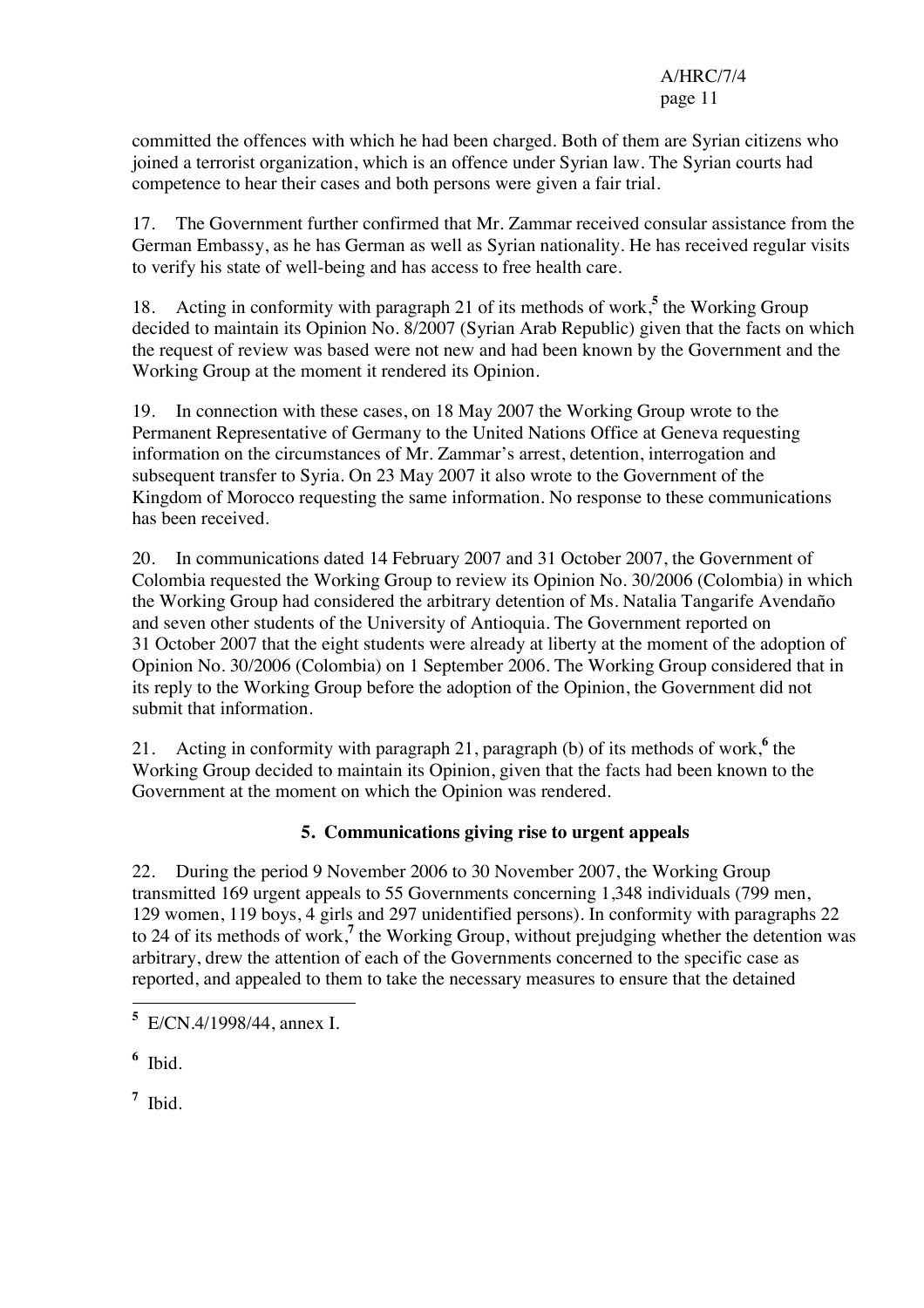persons' right to life and to physical integrity were respected. When the appeal made reference to the critical state of health of certain persons or to particular circumstances, such as failure to execute a court order for release, the Working Group requested the Government concerned to take all necessary measures to have the persons concerned released. In accordance with Human Rights Council resolution 5/2, the Working Group integrated into its methods of work the prescriptions of the Code of Conduct relating to urgent appeals and has since applied them.

23. During the period under review, 169 urgent appeals were transmitted by the Working Group as follows:

#### **Table 2**

| Government concerned             | Number<br>of urgent<br>appeals | Persons concerned                          | Persons<br>released/Info<br>received from |
|----------------------------------|--------------------------------|--------------------------------------------|-------------------------------------------|
| Algeria                          | $\overline{2}$                 | 2 men                                      | 1 (Source)                                |
| Azerbaijan                       | $\mathbf{1}$                   | 2 men                                      |                                           |
| Bahrain                          | 5                              | 6 men and 3 minors<br>$($ boys $)$         | 3 (Government)<br>2 (Source)              |
| Bangladesh                       | 6                              | 7 men, 1 woman                             | 1 (Source)                                |
| Bulgaria                         | $\mathbf{1}$                   | 1 man                                      | 1 (Source)                                |
| Burundi                          | $\overline{2}$                 | 12 men, 1 woman                            | 2 (Source)                                |
| Cameroon                         | $\mathbf{1}$                   | 11 men                                     | 11 (Source)                               |
| Canada                           | $\mathbf{1}$                   | 3 men                                      |                                           |
| Central African Republic         | 1                              | 1 man                                      |                                           |
| Chad                             | $\overline{2}$                 | 2 men                                      |                                           |
| China (People's Republic of)     | 14                             | 17 men, 10 women,<br>6 boys                |                                           |
| Colombia                         | $\overline{2}$                 | 5 men                                      |                                           |
| Democratic Republic of the Congo | $\overline{4}$                 | 7 men, 1 woman,<br>2 unidentified persons  |                                           |
| Egypt                            | $\mathbf{1}$                   | 17 men,<br>140 unidentified persons        |                                           |
| Eritrea                          | $\overline{3}$                 | 12 men, 76 unidentified<br>persons         | 9 (Government)                            |
| Ethiopia                         | $\overline{2}$                 | 7 men, 2 women,<br>70 unidentified persons |                                           |
| Georgia                          | $\mathbf{1}$                   | 3 men                                      |                                           |
| Honduras                         | $\mathbf{1}$                   | 1 man                                      |                                           |

#### **Urgent appeals transmitted to Governments by the Working Group**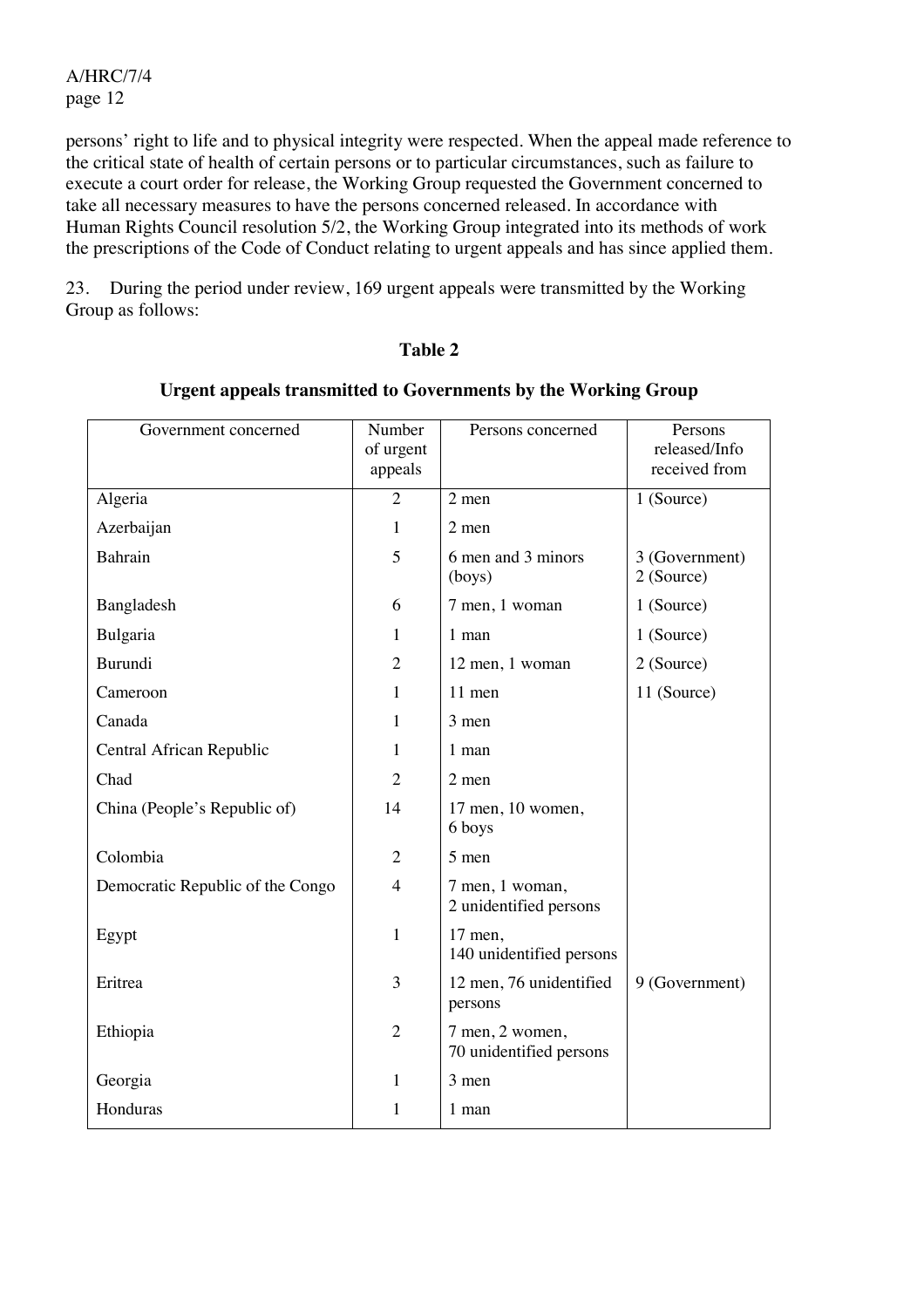| Government concerned       | Number               | Persons concerned                                       | Persons                        |
|----------------------------|----------------------|---------------------------------------------------------|--------------------------------|
|                            | of urgent<br>appeals |                                                         | released/Info<br>received from |
| India                      | 3                    | $2$ men, $1$ boy                                        |                                |
| Iran (Islamic Republic of) | 20                   | 53 men, 28 women                                        | 22 (Source)                    |
| Iraq                       | $\overline{4}$       | 37 men, 2 women, 1 boy                                  | 3 (Government)<br>7 (Source)   |
| <b>Israel</b>              | 3                    | 3 men                                                   |                                |
| Jordan                     | $\overline{2}$       | 2 men                                                   |                                |
| Kyrgyzstan                 | 1                    | 1 man                                                   |                                |
| Lebanon                    | $\mathbf{1}$         | 1 man                                                   |                                |
| Liberia                    | 1                    | 1 man                                                   |                                |
| Libyan Arab Jamahiriya     | $\overline{2}$       | 3 men                                                   |                                |
| Malaysia                   | $\mathbf{1}$         | 30 men, 3 women,<br>2 boys                              |                                |
| Maldives                   | $\mathbf{1}$         | 15 men, 1 woman                                         |                                |
| Mexico                     | 6                    | 124 men, 37 women,<br>6 boys, 2 unidentified<br>persons |                                |
| Myanmar                    | 9                    | 90 men, 6 women,<br>4 girls, 4 unidentified<br>persons  | 1 (Source)                     |
| Nepal                      | 3                    | 5 men, 6 boys                                           |                                |
| Pakistan                   | $\overline{2}$       | 32 men, 24 women                                        | 55 (source)                    |
| Peru                       | 1                    | 8 men                                                   |                                |
| Philippines                | 5                    | 3 men, 5 women                                          |                                |
| Qatar                      | 1                    | 3 women                                                 |                                |
| <b>Russian Federation</b>  | $\overline{4}$       | 7 men, 1 woman,<br>2 unidentified persons               | 7 (Source)                     |
| Rwanda                     | $\mathbf{1}$         | 1 man                                                   | 1 (Source)                     |
| Saudi Arabia               | 5                    | 10 men, 1 woman,<br>2 boys, 3 unidentified<br>persons   |                                |
| Somalia                    | $\mathbf{1}$         | 2 men                                                   |                                |
| Sri Lanka                  | $\overline{2}$       | 4 men                                                   |                                |
| Sudan                      | $\overline{4}$       | 16 men                                                  | 15 (Source)                    |
| Switzerland                | 1                    | 1 man                                                   |                                |
| Syrian Arab Republic       | $\overline{4}$       | 14 men                                                  | 4 (Government)                 |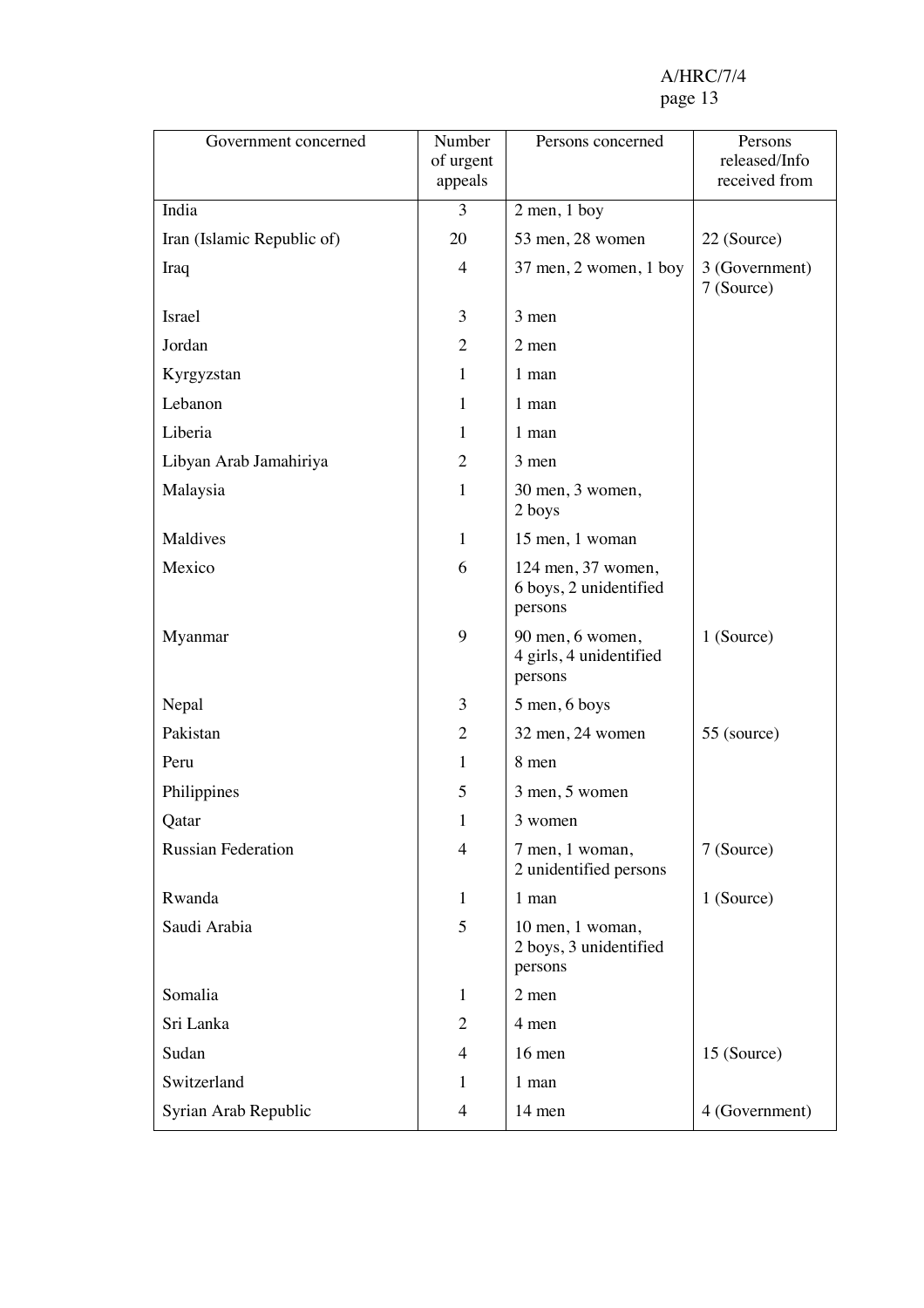24. Governments reported that 19 persons had been released. Sources reported the release of 127 persons. The Working Group wishes to thank those Governments that heeded its appeals and took steps to provide it with information on the situation of the persons concerned, especially the Governments that released those persons. In other cases, the Working Group was assured that the detainees concerned would receive fair trial guarantees.

#### **B. Country missions**

#### **1. Request for visits**

25. The Working Group has been invited to visit Italy, Malta, Mauritania, Senegal and the United States of America, although no concrete dates have yet been established. The Government of Malta has suggested that the visit take place during the months of March or April 2008. During its forty-eighth session, the Chairperson of the Working Group held meetings with representatives of the Government of Japan in order to examine the possibility of visiting that country during 2008.

26. During its fiftieth session, the Working Group also held meetings with representatives of the Governments of Mauritania and the United States to discuss possible dates for visits in the first semester of 2008. The Working Group has also asked to visit Colombia and Sierra Leone, two countries which, in spite of having extended an open formal invitation to all the thematic mechanisms of the Human Rights Council, have not yet replied to the Working Group's requests. It has also made requests to visit Afghanistan, Ethiopia, Guinea Bissau, India, the Libyan Arab Jamahiriya and Turkmenistan. The Working Group decided during its fiftieth session to request an invitation for a visit to Egypt, Malaysia, the Russian Federation, Saudi Arabia, Thailand, Ukraine and Uzbekistan.

## A/HRC/7/4 page 14

| Government concerned                                    | Number<br>of urgent<br>appeals | Persons concerned      | Persons<br>released/Info<br>received from |
|---------------------------------------------------------|--------------------------------|------------------------|-------------------------------------------|
| Thailand                                                | $\overline{2}$                 | $60$ men, $90$ boys    |                                           |
| Tonga                                                   | 1                              | Undetermined           |                                           |
| Tunisia                                                 | 3                              | 11 men, 1 woman        |                                           |
| Ukraine                                                 | 1                              | 1 man                  |                                           |
| <b>United Arab Emirates</b>                             | 1                              | 1 man                  |                                           |
| United Kingdom of Great Britain<br>and Northern Ireland | $\overline{2}$                 | 2 men                  |                                           |
| United States of America                                | $\overline{2}$                 | 2 men                  |                                           |
| Uzbekistan                                              | 6                              | $5$ men, $1$ boy       |                                           |
| Viet Nam                                                | 4                              | 14 men, 1 woman, 1 boy |                                           |
| Yemen                                                   | 5                              | $10$ men               | 1 (Source)                                |
| Zimbabwe                                                | 4                              | 116 men, 1 woman       |                                           |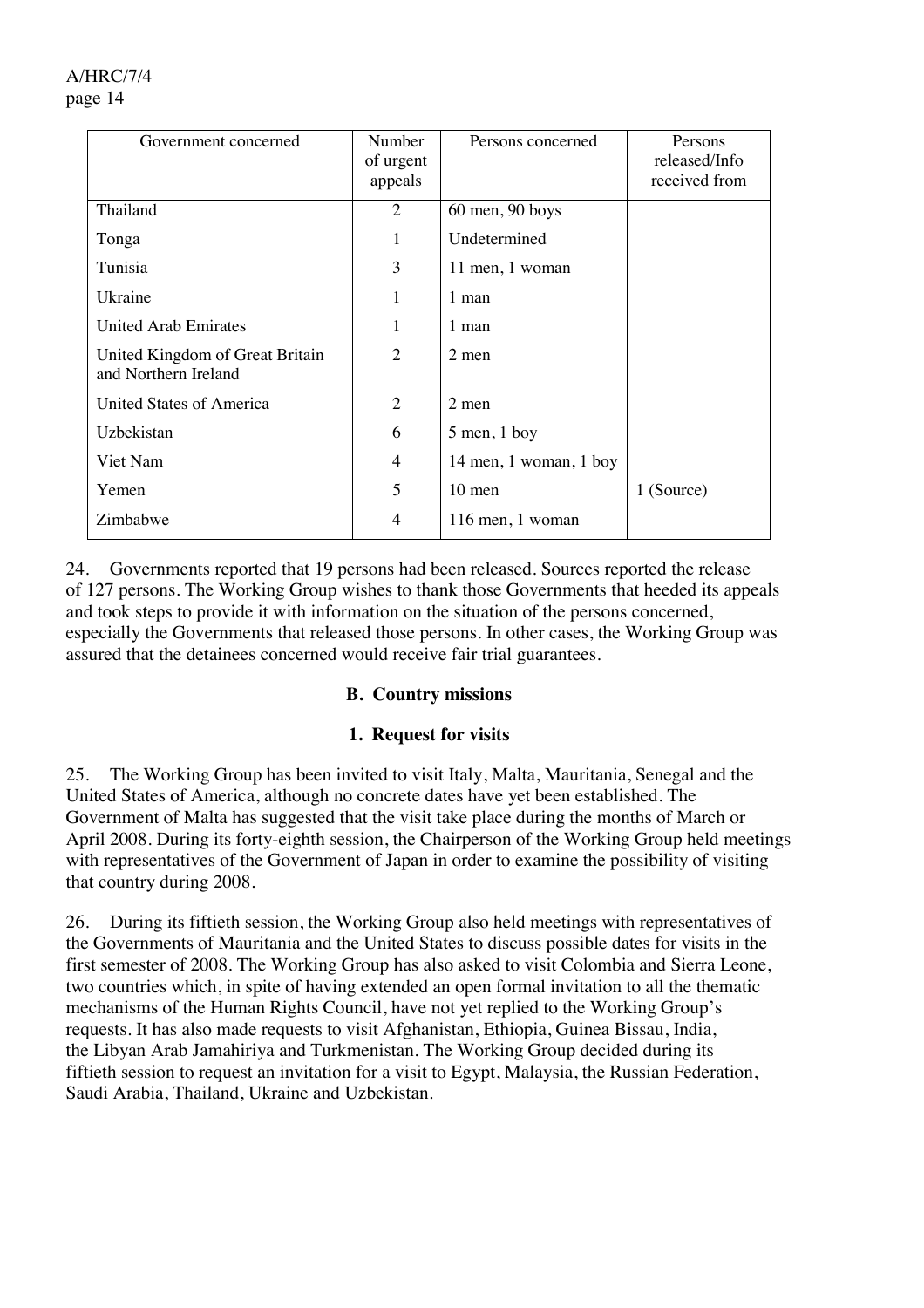### **2. Follow-up to country visits of the Working Group**

27. In accordance with its methods of work, the Working Group decided in 1998 to address a follow-up letter to the Governments of the countries it visited, together with a copy of the relevant recommendations adopted by the Group contained in the reports on its country visits.**<sup>8</sup>**

28. In 2007, communications were addressed to the Governments of Canada and South Africa requesting information on such initiatives as the authorities might have taken to give effect to the recommendations contained in the Group's reports to the Commission on its visits to these countries in 2005.**<sup>9</sup>** During 2006, communications were also addressed to the Governments of Belarus and Latvia.

29. In 2007 the Working Group received replies from the Governments of Belarus and Latvia. In a note verbale dated 6 February 2007, the Permanent Mission of Belarus to the United Nations Office at Geneva submitted information on the implementation of the Working Group's recommendations after its visit to the country in August 2004. In a note verbale dated 10 January 2007, the Permanent Mission of Latvia to the United Nations Office at Geneva submitted a report on the implementation of the recommendations of the Working Group pursuant to its visit to Latvia in February 2004. The Working Group wishes to express its appreciation for the comprehensive responses provided by the two Governments. Both Governments went to great trouble to provide detailed comments on each recommendation the Working Group had made in its reports on these country visits, a methodology welcomed by the Working Group.

#### **Belarus**

30. In response to the recommendation relating to the conditions of pretrial detention, the Government informed the Working Group that the National Programme for the Enhancement of the Penal Correction System on the Ministry of Internal Affairs (2006-2010) was approved by Decision No. 1564 of the Council of Ministers of 29 December 2005 and is currently being implemented. This programme specifies arrangements for the construction of short-stay prisons within correctional institutions and remand centres (SIZO). This will address the problem of overcrowding in such facilities, as well as improving conditions of detention.

31. The Government also informed the Working Group that the Code on the Judicial System and the Status of Judges was adopted on 29 June 2006 and entered into force on 13 January 2007. This enactment defines the legal framework of the judicial system and the status of judges in Belarus, the functions and jurisdiction of the courts, measures to safeguard judicial independence, and the rights and duties of judges.

32. The Government further reported that the powers of defence counsel in criminal proceedings have been significantly broadened. Defence counsel has the right of access to all

 $\overline{a}$ **8** E/CN.4/1999/63, para. 36.

**<sup>9</sup>** E/CN.4/2006/7/Add.2 and 3.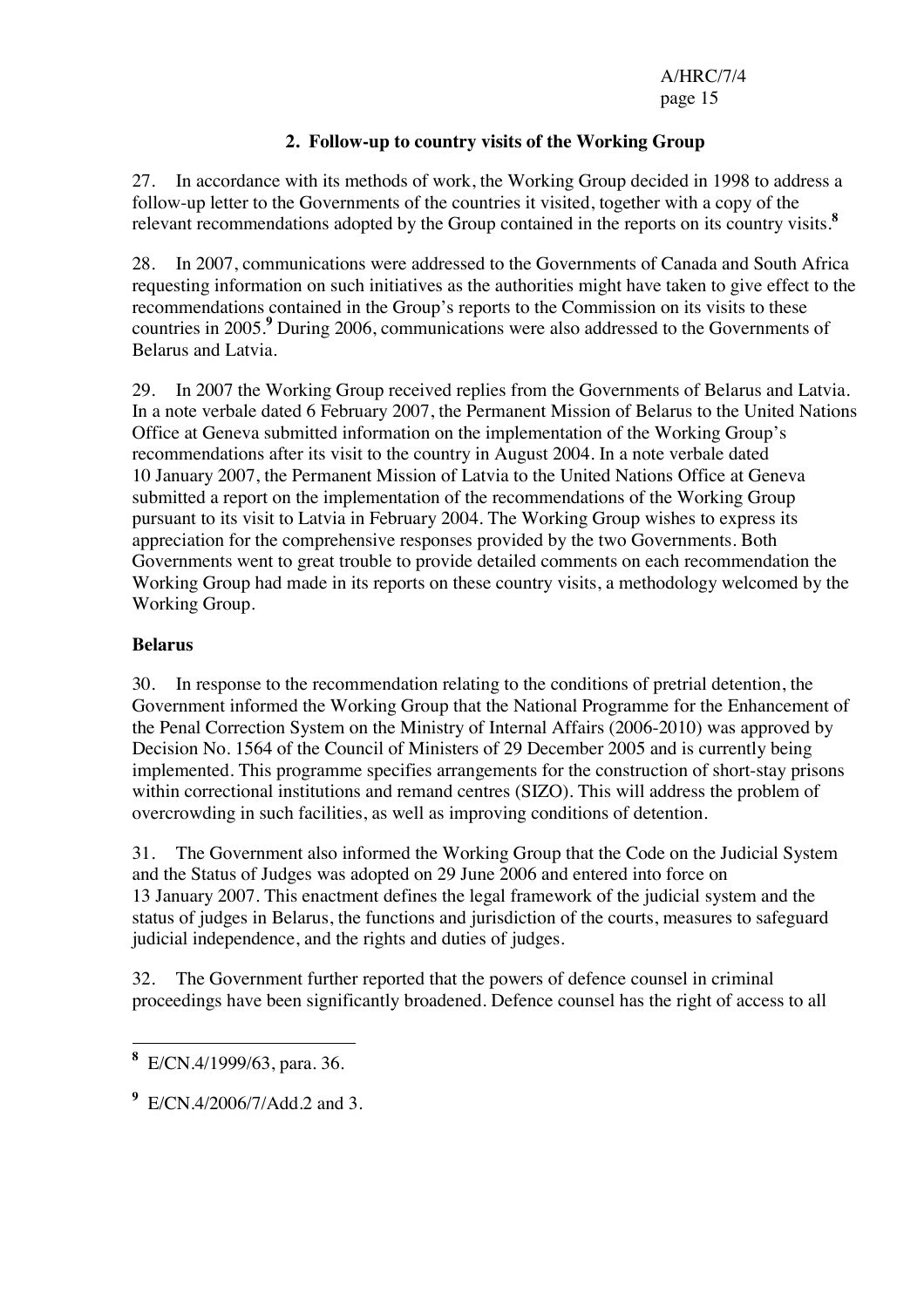evidence in the case, on the same footing as the prosecutor. He or she is provided with all inculpatory evidence as soon as a case is referred to court; this enables him or her to file motions, which the court must consider, and to work out a defence strategy and tactics. In respect of the other recommendations of the Working Group, the Government explained in detail how existing legislation addressed the concerns of the Working Group.

#### **Latvia**

33. In its communication the Government of Latvia went into great detail to explain the numerous measures it had adopted to comply with each recommendation contained in the report of the Working Group. These measures are contained in a number of recent legislative developments.

34. In relation to access to counsel, the Government informed the Working Group that in cases where a person cannot afford a lawyer due to lack of financial means, legal costs and expenses shall be paid by the State. In order to bring this provision into life, a specific Law on State-provided Legal Aid was adopted, by which a special governmental agency - the State-provided Legal Aid Administration - was established.

35. The Latvian Government further reported that the maximum terms of detention on remand for different types of crimes are now strictly fixed in article 277 of the Criminal Procedure Law (which entered into force on 1 October 2005) - the shortest maximum term of detention on remand is 3 months (2 months for the pretrial investigation stage and 1 month for adjudication). The longest maximum term provided for especially serious crimes is 24 months (15 months for investigation, 9 months for adjudication).

36. The Working Group was informed that the State Police has carried out extensive work to improve conditions in places of temporary detention. The new Law on Procedure of the Apprehension of Individuals of 21 October 2005 contains provisions regarding conditions of detention, internal regulation and health care in police temporary detention units.

37. In response to the recommendations on the detention of juveniles, the Government of Latvia informed the Working Group that the provisions of the Criminal Procedure Law provide for a wide set of alternative security measures, which may be applied to juveniles. Discussions are currently ongoing on the juvenile justice system, including the necessity to introduce a separate system. A draft policy concept on juvenile imprisonment and detention for 2006-2010 is pending approval in the Cabinet of Ministers.

38. Lastly, the Government reported that the draft law on asylum in the Republic of Latvia is currently pending approval in the Cabinet of Ministers before being submitted to Parliament. A new law on psychiatric assistance is currently being drafted, which will establish a new procedure on involuntary committals to psychiatric hospitals.

39. The Working Group has also received information from non-governmental organizations on the implementation of the Working Group's recommendations after its visits to Australia and Mexico. It has transmitted them to these Governments for their comments. During its forty-ninth and fiftieth sessions, the Working Group received a delegation from Oaxaca, Mexico, which reported the detentions carried out in Oaxaca State during 2006.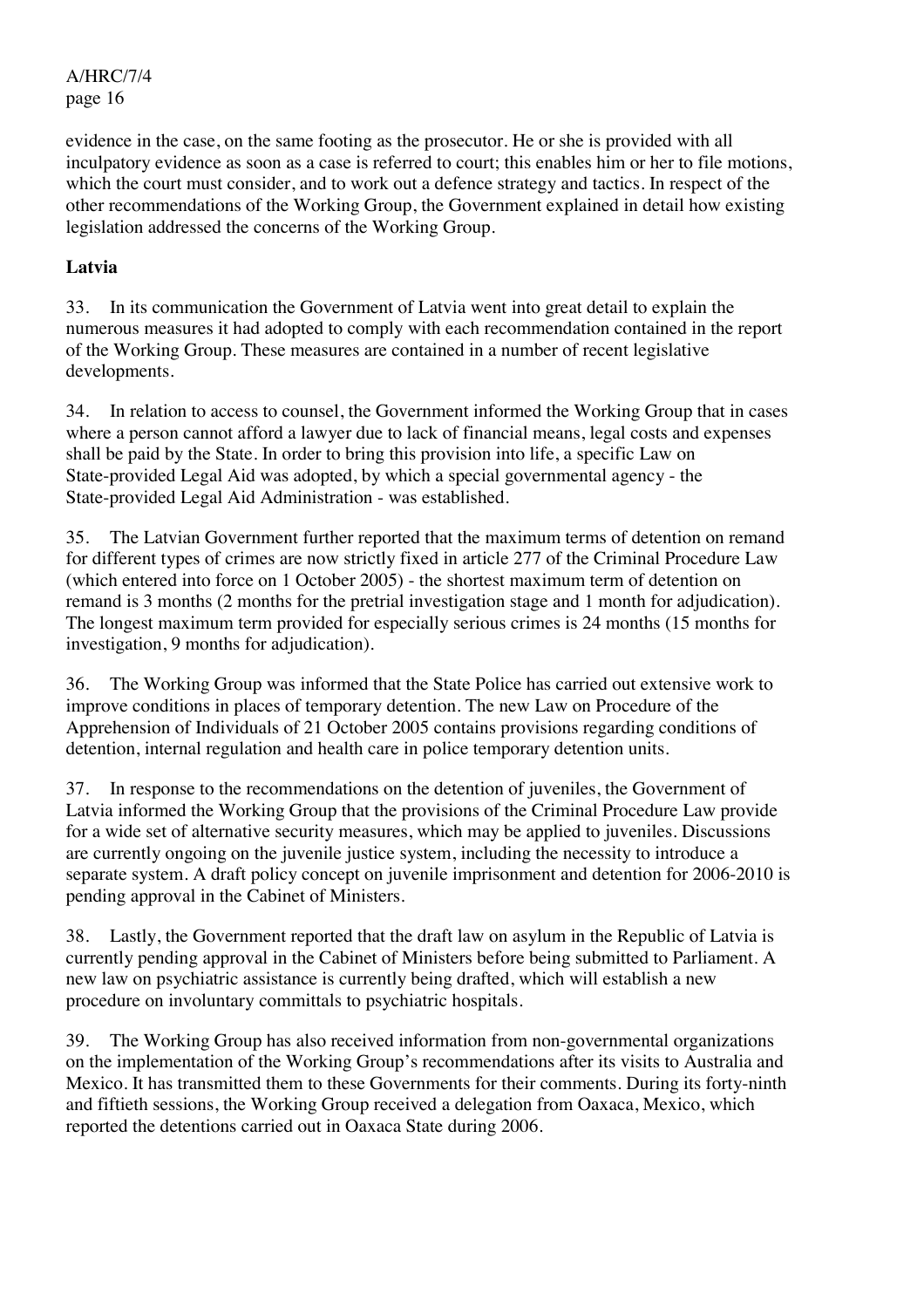#### **II. INTERNATIONAL TRENDS ON DEPRIVATION OF LIBERTY OF CONCERN TO THE WORKING GROUP**

40. During the course of the period reported upon, the Working Group has observed a number of disturbing trends related to the issue of deprivation of liberty. Some of the more general themes have been taken up by the Working Group on earlier occasions. The Working Group feels inclined to raise them again in view of new facets observed. The issues discussed below relate to the detention of non-citizens, to the situation of vulnerable groups in detention susceptible to sexual abuse, to detention in the context of counter-terrorism measures and in states of emergency, as well as to the demarcation of competences amongst the various State authorities involved in the deprivation of liberty and to registration at detention facilities.

#### **A. Detention of non-citizens**

41. In its resolution 1997/50, the Commission on Human Rights requested the Working Group to devote all necessary attention to reports concerning the situation of immigrants and asylum-seekers allegedly being held in prolonged administrative custody without the possibility of administrative or judicial remedy, and to include observations on this question in its report. Recent country visits as well as communications received and Opinions adopted within the past year or so prompted the Working Group yet again to make the following comments.

42. The phenomenon of immigration has been steadily increasing worldwide. Nowadays immigration concerns not only the wealthier countries located for the most part in the northern hemisphere, to some of which the Working Group has paid a visit and has laid particular emphasis in its reports and Opinions on problems faced by (illegal) immigrants and asylum-seekers.**<sup>10</sup>** During some of its most recent country visits the Working Group observed that migration has also become an issue for other countries in the southern hemisphere, whose level of preparation to deal with the matter varies. There are enormous differences between immigration regulations in the respective countries. In this report the Working Group addresses issues of concern observed in both developed and developing countries.

43. Some States are entirely lacking a legal regime governing immigration and asylum procedures. Others have enacted immigration laws, but have omitted to provide for a legal framework of detention, which, however, does not always guarantee that these States are not resorting to detention. If there is a legal framework for detention, its design differs. States allow for detention of asylum-seekers and immigrants outside the criminal or national security context in order to establish the identity of illegal immigrants and rejected asylum-seekers or to secure expulsion to their countries of origin. In other States detention is mandatory and is sometimes even used as a means of deterring future refugee or migration flows. In some countries there is legislation which provides for a maximum period of detention, whereas others are lacking such a time limit. Some national laws require that detention be ordered by a judge but most States resort

 $\overline{a}$ <sup>10</sup> See the respective reports on the missions to the United Kingdom (E/CN.4/1999/63/Add.3), Australia (E/CN.4/2003/8/Add.2) and Canada (E/CN.4/2006/7/Add.2). See also Opinions Nos. 45/2006 (addendum 1 to this report), 34/1999 (E/CN.4/2001/14/Add.1), 18/2004 (E/CN.4/2005/6/Add.1).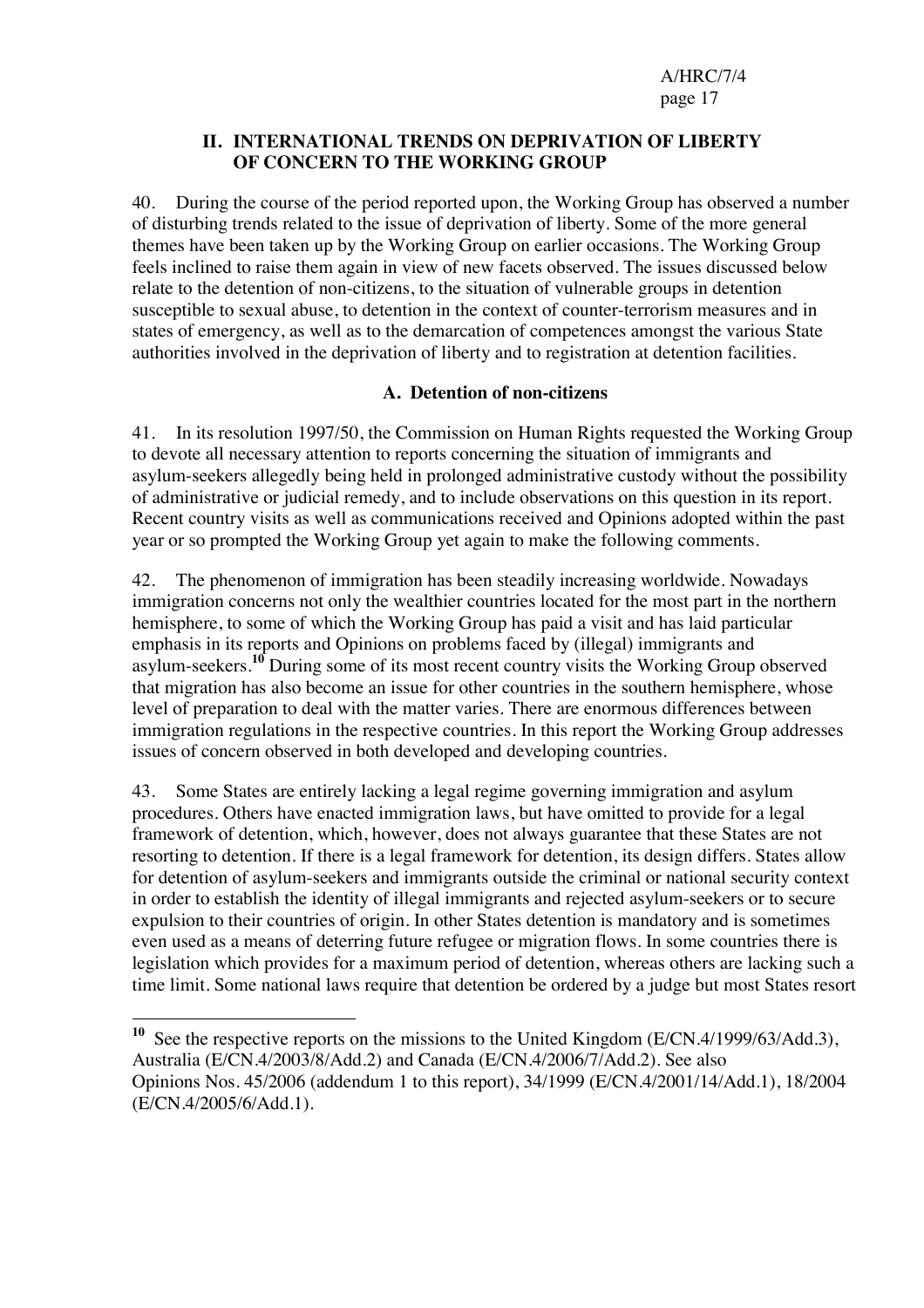to administrative detention. The degree of procedural safeguards varies in terms of the possibilities for review of the legality of detention and its frequency. In practice some States misleadingly label immigration detention centres as "transit centres" or "guest houses" and detention as "retention" in the absence of legislation authorizing deprivation of liberty.

44. The Working Group has witnessed numerous problems surrounding the detention of asylum-seekers and illegal immigrants, which are informed by the existence of different legal frameworks, or a lack thereof, or by practices which are in violation of national immigration legislation or applicable international human rights laws.

45. Mandatory detention of illegal immigrants or even of asylum-seekers, who are not criminals, is an issue of growing concern for the Working Group. A straight analysis of the statistics indicates that in some countries the numbers of non-citizens in administrative detention exceeds the number of sentenced prisoners or detainees, who have or are suspected of having committed a crime. Some States even make it a criminal offence punishable with imprisonment to enter a country illegally.

46. While administrative detention of asylum-seekers and illegal immigrants is not prohibited a priori by international human rights law, it can amount to arbitrary detention if it is not necessary in all circumstances of the case. Moreover, detention during the period when attempts are being made to establish the identities and nationalities of asylum-seekers and illegal immigrants or to secure their deportation cannot usually be considered an effective solution. Expulsion proceedings require the cooperation of the country of origin of the person concerned. The lack of interest or the inability of the country of origin to effectively cooperate with the country of entry often prevent the completion of such proceedings or cause long delays. In some countries the immigration rate has significantly increased, others are simply overwhelmed by a phenomenon new to their Governments, even if the influx of aliens is relatively limited in numbers. Consequently, illegal immigrants and asylum-seekers, including children and trafficked persons, may face a detention term of several months or years or even a (potentially) indefinite one in countries where it is mandatory to keep them in custody, or which otherwise resort to unlimited or indefinite detention provided for by domestic laws. During its country missions the Working Group met with many non-citizens who had been detained for months, some for years.

47. Instances of excessive administrative custody of illegal immigrants may occur even in countries with strong safeguards against arbitrary detention, particularly if the expulsion of an illegal immigrant cannot be carried out for legal, logistical or other reasons; for example, if deportation would violate the principle of non-refoulement, or if means of transportation to the country of origin are simply not available.

48. In its Opinion 45/2006**<sup>11</sup>** the Working Group declared arbitrary, inter alia on the grounds of its excessive length, the detention of a Somali citizen liable for removal which could not be

<sup>11</sup> Addendum 1 to this report.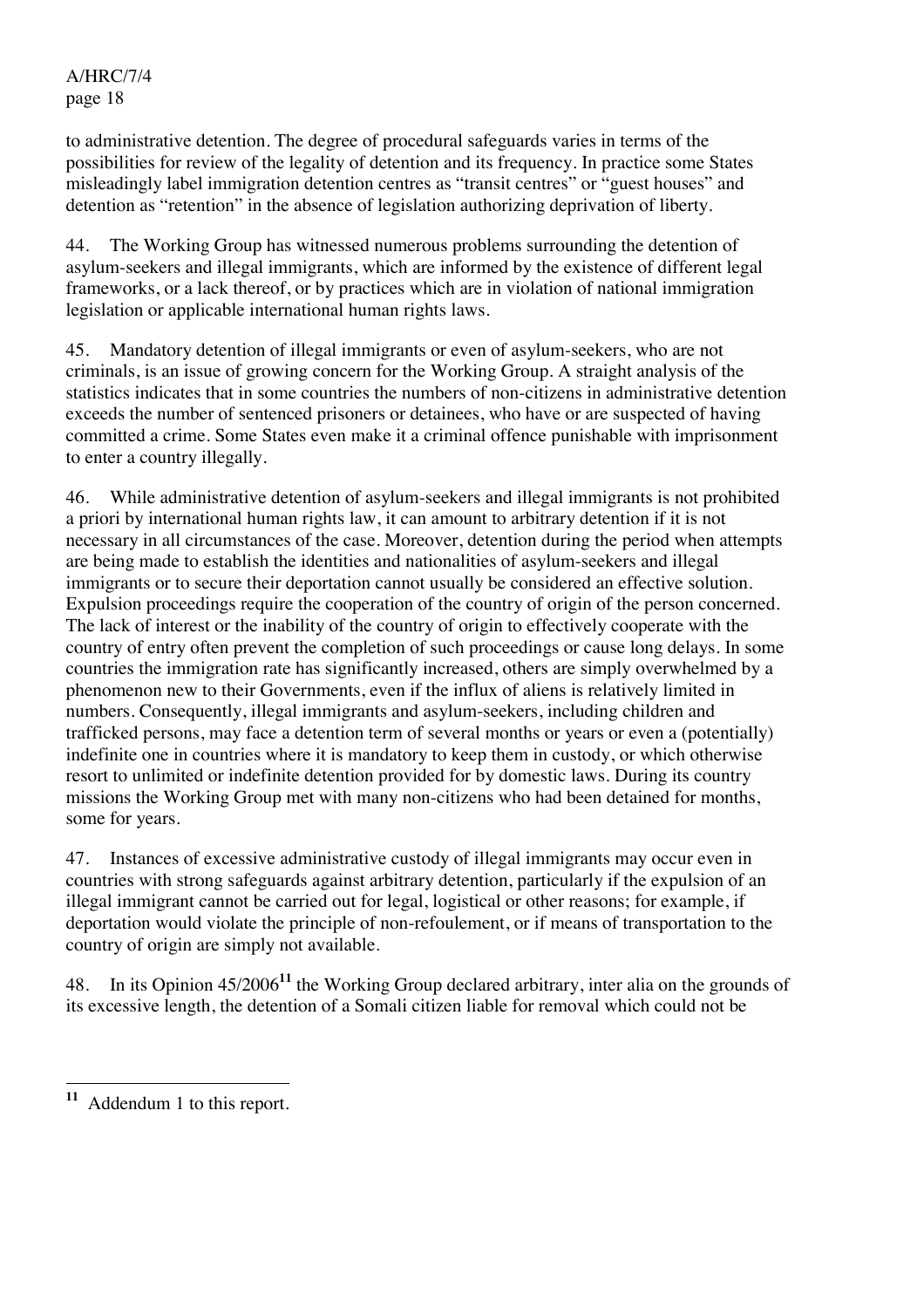carried out because of security concerns regarding his country of origin. The person concerned had been detained for four and a half years under immigration powers after having served a criminal sentence.

49. In addition to the length of their stay in immigration or other facilities and the uncertainty about its actual duration, non-citizens are at times facing harsh conditions in detention. The Working Group has been able to observe during missions over the past few years the deplorable situation in the detention facilities in former conflict countries, countries otherwise in transition, or countries experiencing a large influx of foreigners either from a neighbour in crisis or because they are perceived to be a destination to realize the dream of a better life. Illegal immigrants, irrespective of their age, are detained for months, and held together with other detainees who are kept in custody pursuant to criminal law. They are often kept in custody without sufficient water, food, and bedding or any possibility of leaving the cells to go to the yard, to communicate with their relatives, lawyers, interpreters or consulates, or to challenge the legality of the deprivation of their liberty or deportation orders. At times they are even left in the dark as to the reasons for their custody.

50. Budgetary constraints and lack of appropriate facilities often prevent authorities from ensuring that all illegal immigrants are detained with dignity and in a humane fashion in accordance with article 1 of the Universal Declaration of Human Rights and the Body of Principles for the Protection of All Persons under Any Form of Detention or Imprisonment.**<sup>12</sup>** The magnitude of the international migratory phenomenon the Working Group has been able to observe during its recent visits to certain countries allows it to affirm that it is impossible to assume that all countries, which currently face a significant influx of aliens, are able to provide suitable facilities for all illegal immigrants. According to the observations of the Working Group, there are others, however, which would be able, but are unwilling to provide the necessary services, and subject asylum-seekers and illegal immigrants to harsh detention conditions as a deterrent.

51. The Working Group understands that some countries, especially in the southern hemisphere, might be experiencing a novel situation. Prior to economic development it was their citizens who tried their luck in neighbouring countries to gain more favourable economic conditions for themselves and their families. However, it is necessary to remind all States that illegal immigrants placed in administrative detention are not criminals or suspects. Therefore, detention must be the exception, not the rule. The Working Group considers that taking aliens into custody without a legal basis is totally unjustifiable and amounts to arbitrary detention under category I of the categories applicable to the consideration of cases submitted to the Working Group.

52. Furthermore, the Working Group feels inclined to remind Governments of the principles developed in its Deliberation No. 5,**<sup>13</sup>** particularly principles 3, 6, 7, 8, and 9:

 $\overline{a}$ **<sup>12</sup>** Adopted by the General Assembly in resolution 43/173.

**<sup>13</sup>** E/CN.4/2000/4, annex II. See also the guarantees laid down in the annual report Working Group for 1998 (E/CN.4/1999/63, paras. 69 and 70).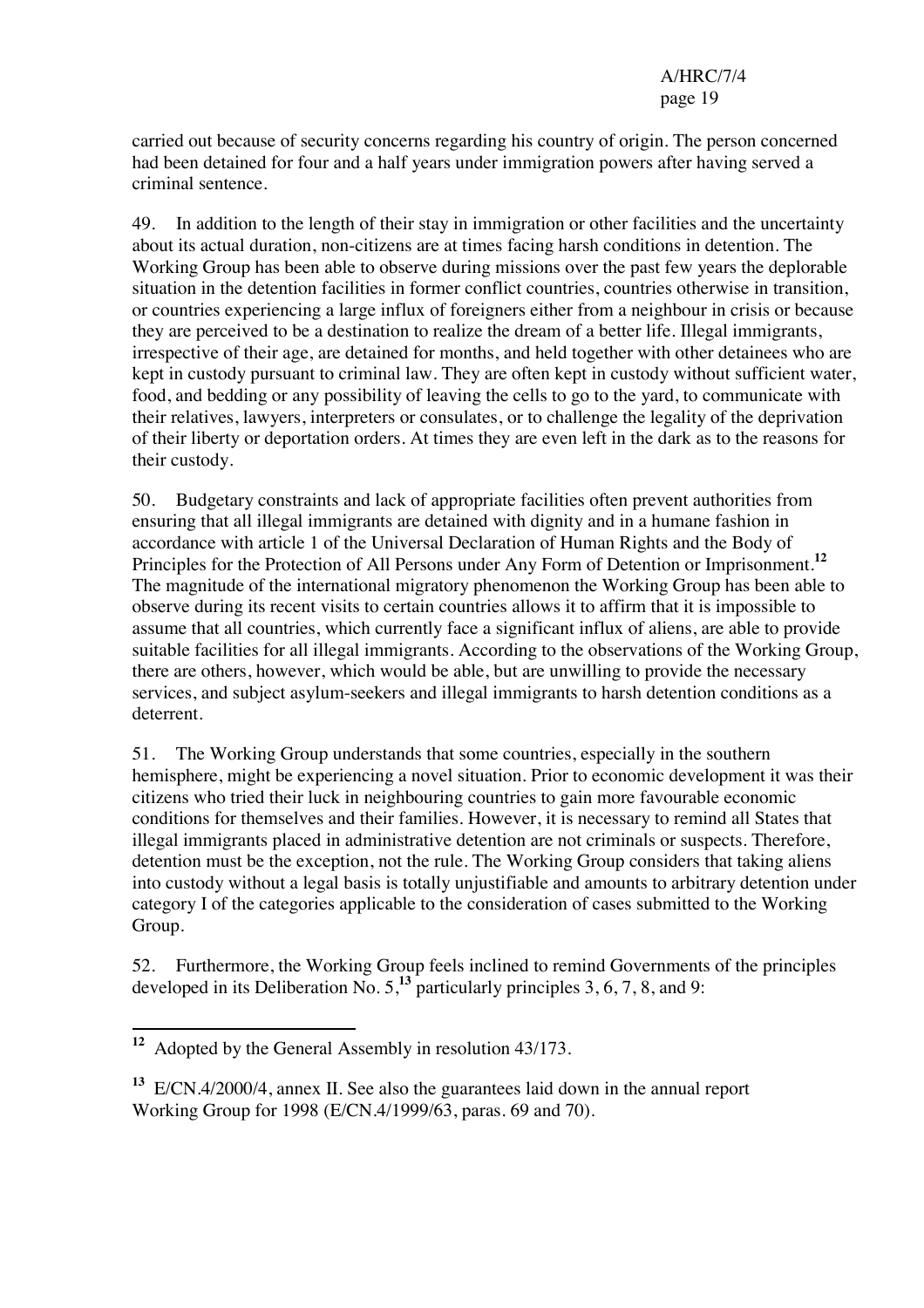- − On the right to be brought promptly before a judicial or other authority after having been taken into custody;
- − On the necessity of founding the decision on custody on criteria of legality established by the law by a duly empowered authority;
- − On the desirability to set a maximum period of detention by law which must in no case be unlimited or of excessive length;
- − On the requirement of notification of the custodial measure in a language understood by the immigrant or asylum-seeker, including the conditions for applying for a remedy to a judicial authority, which shall decide promptly on the lawfulness of the measure and be competent to order the release of the person concerned, if appropriate;
- − On the obligation of States to place asylum-seekers or immigrants in premises separate from those persons imprisoned under criminal law.

In all cases detention must not be for a potentially indefinite period of time.

53. The Working Group would further recall the obligation of States to consider alternatives to administrative custody from which the alien can benefit in accordance with Guarantee 13 as developed by the Working Group in its legal opinion on the situation regarding immigrants and asylum-seekers.**<sup>14</sup>** In the view of the Working Group, criminalizing illegal entry into a country exceeds the legitimate interest of States to control and regulate illegal immigration and leads to unnecessary detention.

54. The Working Group was able to satisfy itself during country missions that there are alternatives to detention for illegal immigrants, which have been successfully implemented. In countries which allow for illegal immigrants to be taken into custody but refrain from resorting to administrative detention, the law provides for strong procedural safeguards, including the obligation to have a judge decide on the legality of and continuing reasons for detention, and generally only permits detention as a last resort.

## **B. Groups in detention which are susceptible to sexual abuse**

55. The Working Group is aware that certain vulnerable groups of detainees and prisoners are specifically susceptible to sexual violence by co-inmates and prison staff, including young women, minors, non-citizens, the poor, mentally disabled, indigenous people, and vulnerable men. This list is not exhaustive. The Working Group has made observations relating to this particularly disturbing trend during some of its country missions. It has received credible information that women and minors are subjected to sexual exploitation and abuse by prison staff or by their co-inmates in detention facilities. From its experience, the Working Group can verify that when juveniles are detained together with adults they are almost systematically subject to sexual abuse. As far as women are concerned, it has been regularly reported that

 $\overline{a}$ **<sup>14</sup>** E/CN.4/1999/63, para. 69.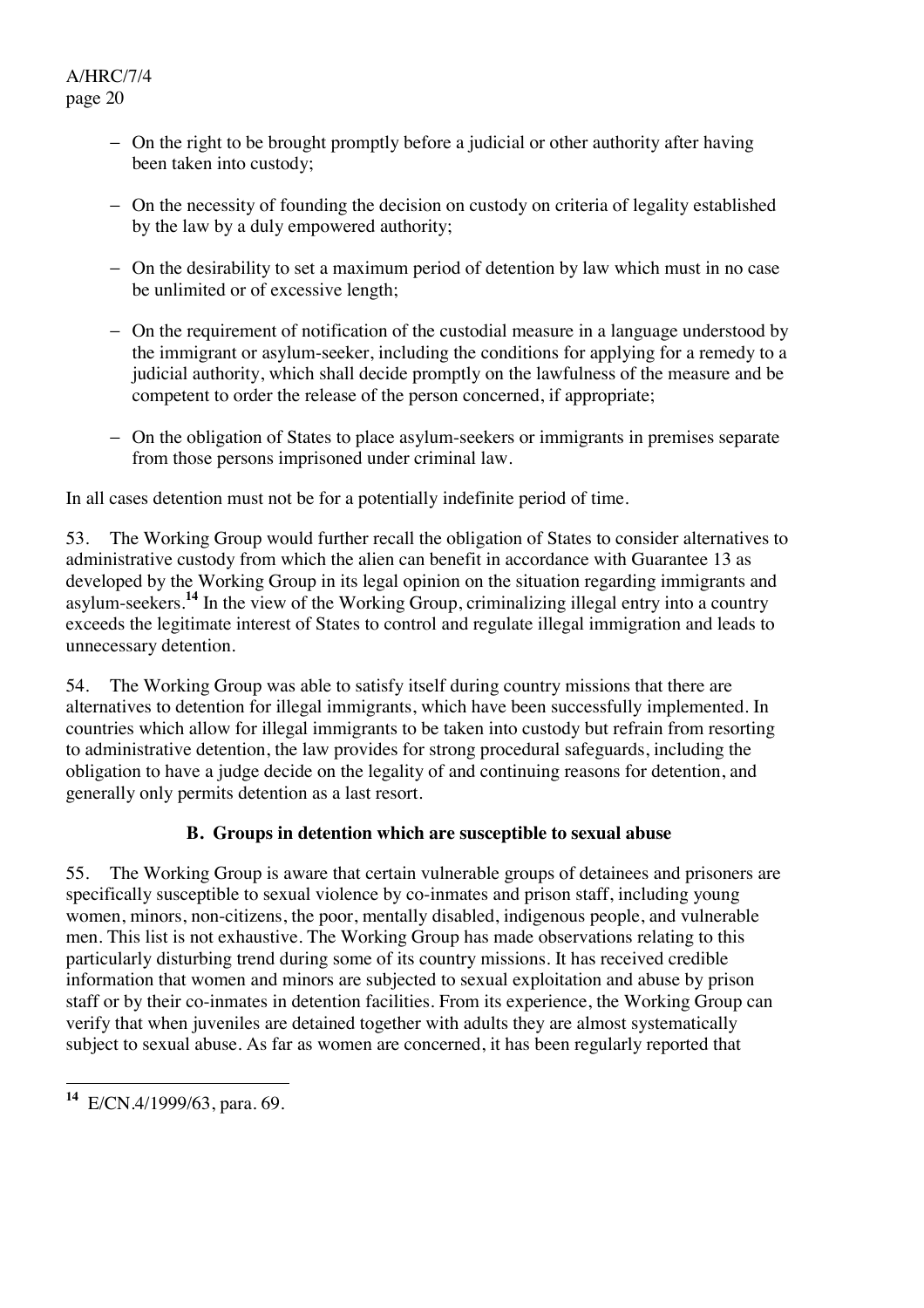corrupt prison staff facilitate sexual relations between male and female detainees or that prison staff themselves have sexual relations with female detainees in exchange for favourable treatment. It is a serious issue of concern and a particularly contemptible form of corruption when even release from custody may depend on providing sexual favours to the police, immigration officers or prison authorities. The same goes for the example of a young woman met by the Working Group during one of its visits who was detained pending her expulsion and reported that she had received offers from detention facility personnel to remain in the country in return for sexual services.

56. Such situations fall squarely within the mandate of the Working Group insofar as a structural lack of legal procedures, the absence or non-observance of legal criteria governing deprivation of liberty and a culture of impunity for abuses prevail. In the event that officials in charge of detention facilities offer victims release from custody in return for sexual services, this also falls within the scope of the mandate of the Working Group. Against this background the Working Group would like to bring to the attention of the Council the complete picture of allegations received and observations made.

57. In this context the Working Group reiterates the obligation of States to protect those who are held in their custody from assaults and abuses by fellow detainees. It is imperative to allocate entirely separate premises to women in institutions which receive both men and women, if it is not possible to detain women in separate institutions, and to keep young prisoners separate from adults as, for example, envisaged by paragraph 8 of the Standard Minimum Rules for the Treatment of Prisoners. The obligation to protect the right to freedom from violence is even more obvious as far as abuses committed by State authorities are concerned.

58. The Working Group considers that if the penitentiary system is functioning properly, no abuses will be found. If there are cases, an effective complaint procedure will ensure that they do not go unpunished and an efficient correctional service system with professional staff will guarantee prevention of such incidents in the future. Drawing on the foregoing, the Working Group would like to highlight the importance of a well-organized penitentiary system with well-trained staff.

#### **C. Detention in the context of counter-terrorism measures and states of emergency**

59. The Working Group requests States to refrain from directly or indirectly supporting, or otherwise tolerating terrorist organizations or individual terrorists in their territory planning or preparing terrorist actions abroad, and welcomes measures taken to combat international terrorism. However, another issue of concern for the Working Group remains the continuing tendency towards deprivation of liberty by States abusing states of emergency or derogation, invoking special powers specific to states of emergency without formal declaration, having recourse to military, special or emergency courts, not observing the principle of proportionality between the severity of the measures taken and the situation concerned, and employing vague definitions of offences allegedly designed to protect State security and combat terrorism.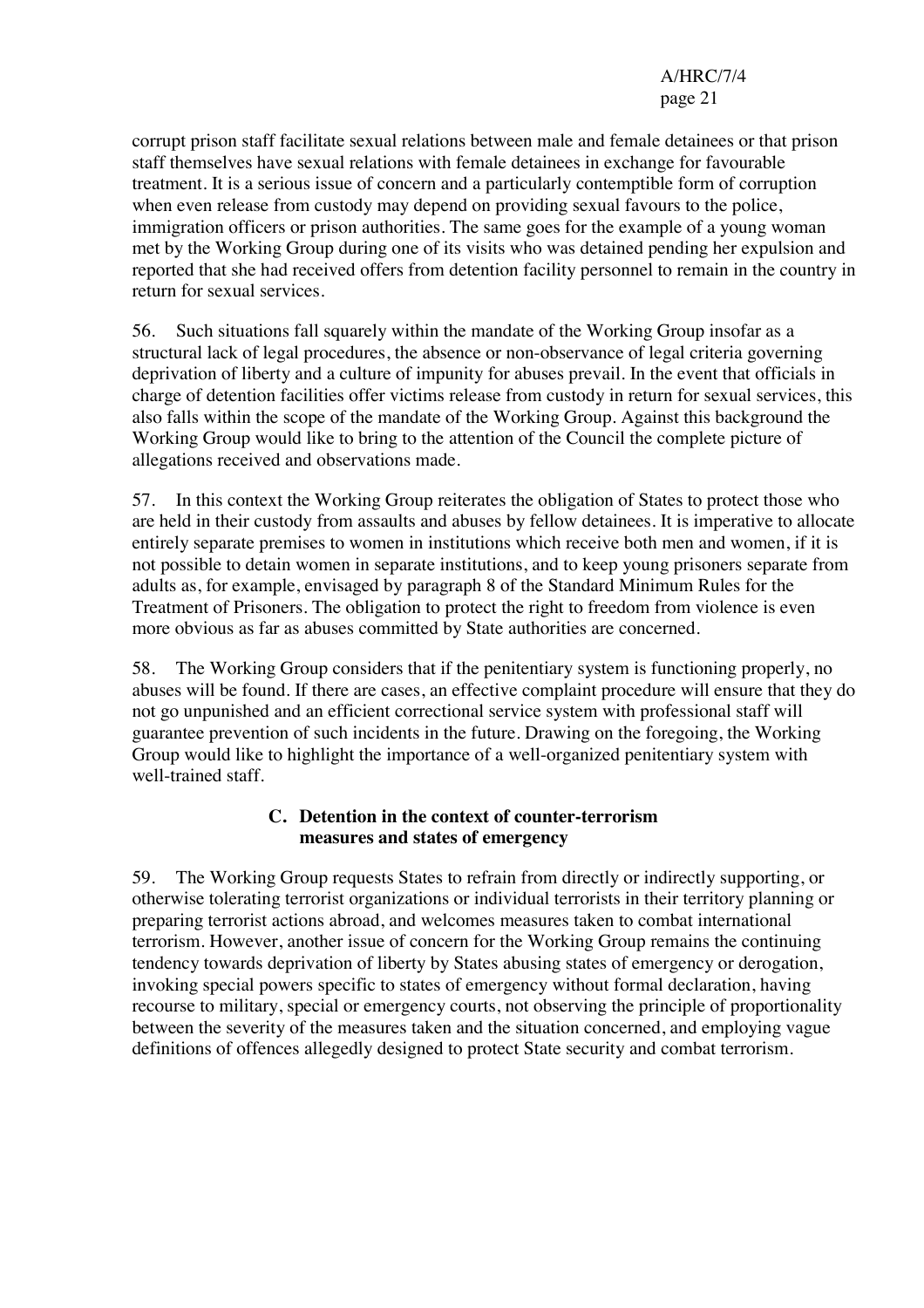#### **1. Situations illustrating the concerns of the Working Group**

60. The Working Group has in several Opinions and Decisions**<sup>15</sup>** considered the detention of individuals to be arbitrary who were or had been preventively detained for a considerable period of time, ranging up to more than 13 years, without charge or trial by States invoking emergency laws and allegedly in the context of countering terrorism. The individuals concerned remain in detention despite one or even numerous decisions taken by various courts ordering their release. In these cases, the executive simply disregarded the ruling of the courts or issued a new warrant of administrative detention upon which the individuals concerned were immediately taken into custody again.

61. Other cases the Working Group has dealt with in the context of countering terrorism and pursuant to special powers attached to states of emergency, concern, for example, potentially indefinite administrative detention orders alleged to have been carried out for security reasons;<sup>16</sup> or detention for security reasons ordered or legalized by a court of law where, however, the persons subsequently charged with a crime were not in a position to defend themselves effectively since the incriminating evidence was kept secret by invoking the necessity to protect the State;**<sup>17</sup>** detention of immigrants deemed to pose a terrorist threat;**<sup>18</sup>** or detention following trials before special courts seriously lacking fair trial guarantees.**<sup>19</sup>**

62. The Working Group is further concerned about general tendencies in some States to make use of old security laws adopted to combat a specific threat, which have remained in force after the disappearance of that particular situation. Nowadays they are resorted to by Governments to preventively detain without judicial scrutiny, charge or trial, opposition politicians, academics, trade unionists, human rights activists, or even individuals who have committed relatively minor offences, labelling them as extremists, militants, or deviants.

63. Recent events have yet again brought to light the relevance of the Working Group's concerns and recommendations made earlier. States of emergency are still being declared with the constitutional order, including fundamental rights and freedoms, suspended. In the course of the imposition of a state of emergency high ranking judges, lawyers and bar association members, human rights defenders, and opposition politicians are arrested or put under house

**<sup>19</sup>** Opinion No. 8/2007 (addendum 1 to this report).

 $\overline{\phantom{a}}$ **<sup>15</sup>** Opinions Nos. 21/2007, 22/2007 and 24/2007 (to be published in the next annual report), Opinions Nos. 3/2007, 6/2007, and 9/2007 (addendum 1 to this report), Opinion No. 5/2005 (E/CN.4/2006/7/Add.1), Decision No. 45/1995 (E/CN.4/1997/4/Add.1), and Decision No. 61/1993. See also Opinion No. 3/2003 (E/CN.4/2004/3/Add.1).

**<sup>16</sup>** E/CN.4/2006/7/Add.2, paras. 84-85.

**<sup>17</sup>** Opinion No. 43/2006 (addendum 1 to this report), Opinion No. 26/2007 (to be published in the next annual report).

**<sup>18</sup>** Opinion No. 37/2007 (to be published in the next annual report).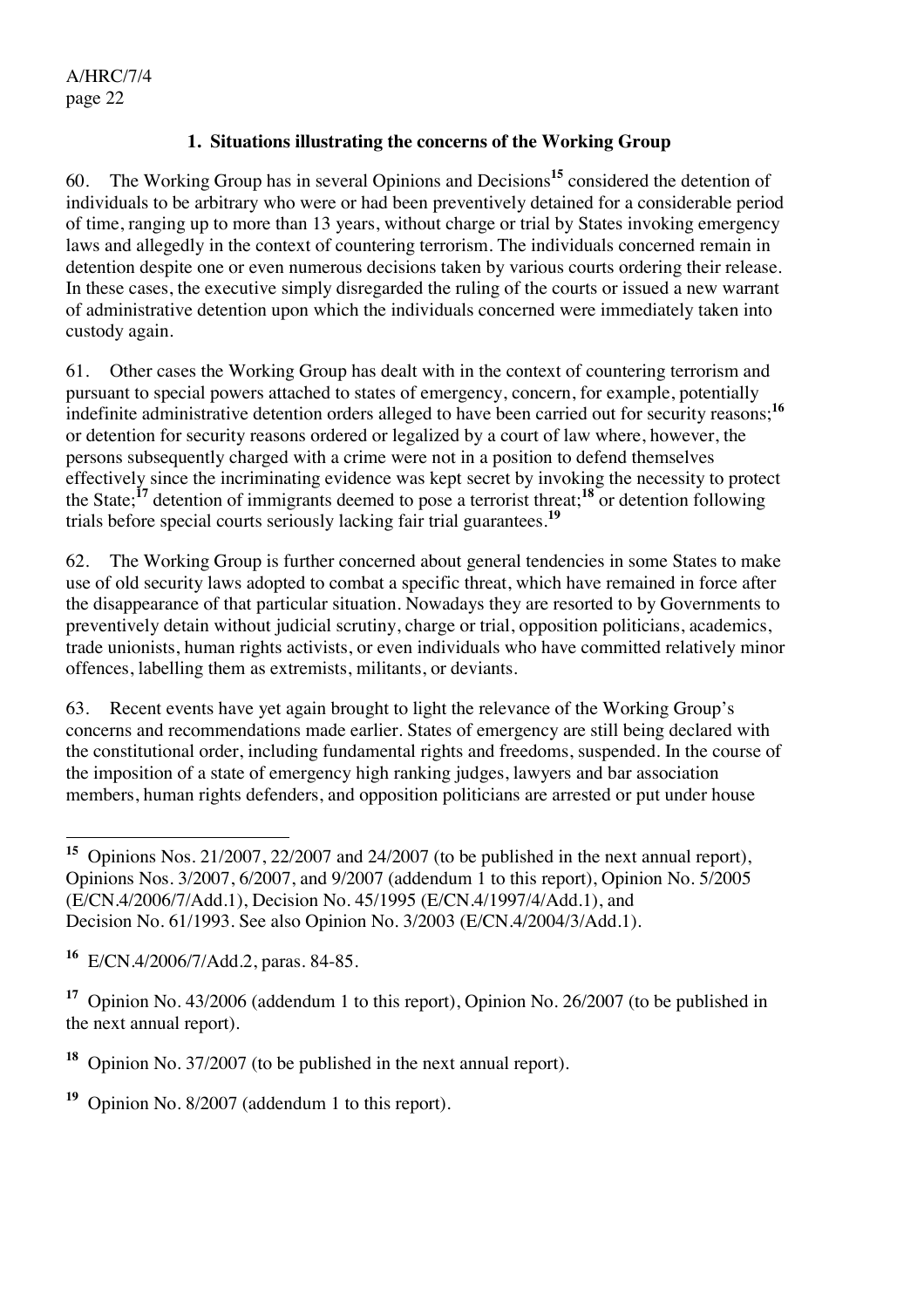arrest. Some have been held incommunicado at undisclosed places of detention, where they are at risk of ill-treatment. The Working Group was further informed of cases in which military laws had been amended by executive decree during a state of emergency in order to give power to military courts to try civilians for a wide range of offences and in some cases with retroactive effect.

#### **2. Concerns**

64. The Working Group reiterates its concerns and recalls that it has continuously considered that states of emergency are a root cause of arbitrary detentions and cautioned against their promulgation. Given the frequency of arbitrary detentions occurring in such situations, it would like to remind Governments that they may only be imposed in strict compliance with the principle of proportionality. Each measure taken thereunder, including the suspension of and restrictions on derogable fundamental rights and freedoms, must also pursue a legitimate goal, be necessary and appropriate to the goal to be achieved.**<sup>20</sup>** Whatever the threat, under no circumstances may detention based on emergency legislation last indefinitely. The Working Group attaches particular importance to the existence of effective internal control mechanisms over the legality of detention. It considers the remedy of habeas corpus as one of the most effective means of preventing and combating arbitrary detention. It must not be suspended or rendered impracticable in states of emergency.

65. Broadening military jurisdiction in order to try civilians with retroactive effect during states of emergency inevitably touches upon the right to fair trial guarantees entrenched in article 14 of the International Covenant on Civil and Political Rights (ICCPR) and article 10 of the Universal Declaration of Human Rights. In the light of its experience, the Working Group has always taken a cautious approach regarding military or special jurisdictions in general and extending such jurisdiction to civilians in particular. It has done so since, in almost all cases, military courts involve serious risks of arbitrariness, because of the applicable procedure and the corporative nature of their membership. They all too often give the impression of applying a double standard, depending on whether the person on trial is a civilian or a member of the military.

66. The Working Group understands that article 14 of the ICCPR does not rule out trials before military courts as long as all fair trial standards set out in article 14 are guaranteed. However, it is of the opinion that States must provide objective and serious justification for trying civilians before military courts. Such trials may only be conducted if civilian courts are unable to deal with a specific class of individuals or offences. Trials of civilians before military or special courts must be the exception.**<sup>21</sup>**

 $\overline{a}$ **<sup>20</sup>** Human Rights Committee general comment No. 29 (2001) on derogations during a state of emergency, in particular paragraphs 4 and 5.

**<sup>21</sup>** Human Rights Committee general comment No. 32 (2007) on article 14: Right to equality before courts and tribunals and to a fair trial, paragraph 22.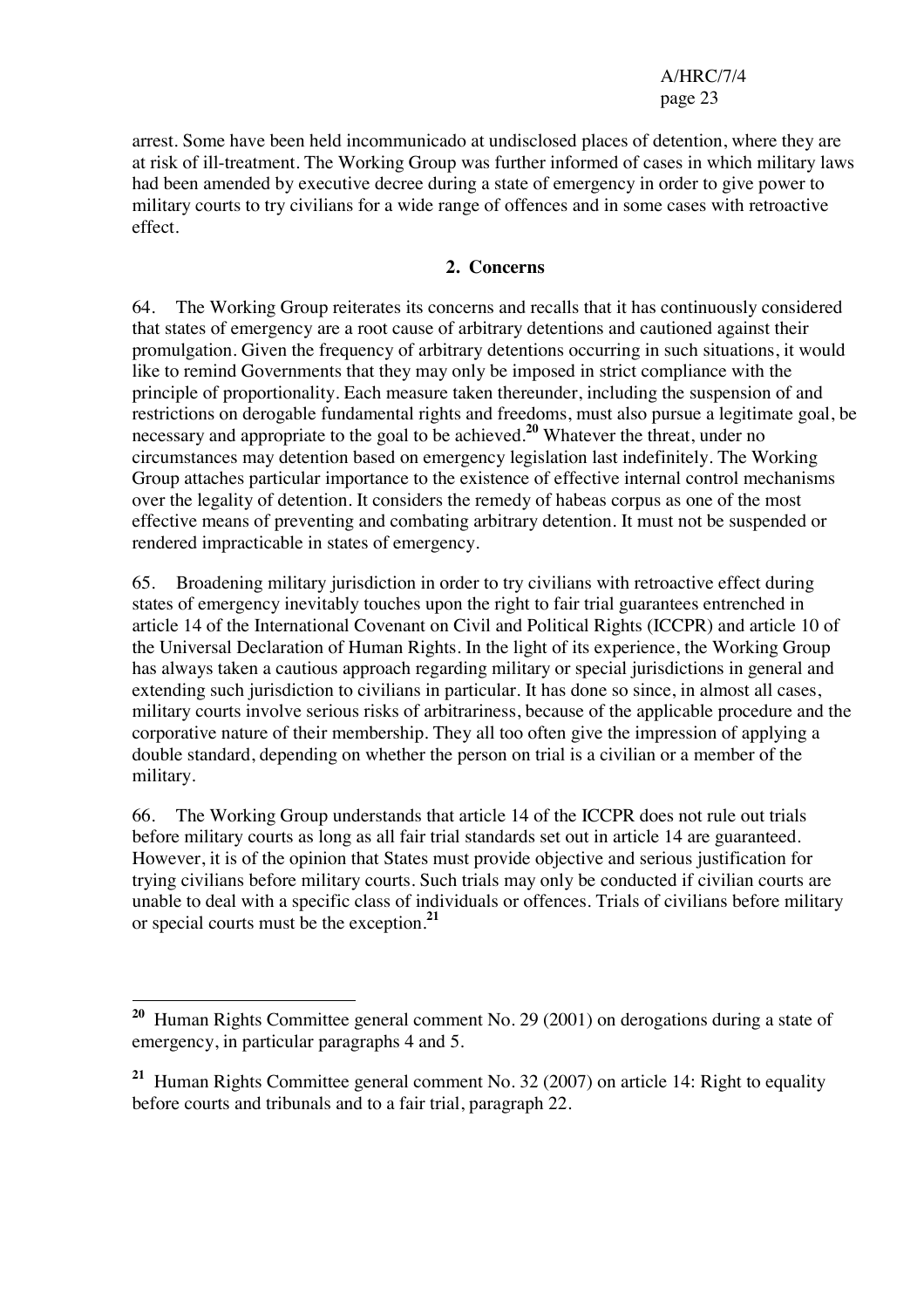$\overline{a}$ 

67. As regards those States which have not ratified the ICCPR, the Working Group concurs with the legal analysis by the Human Rights Committee in its general comment No. 29<sup>22</sup> There it is rightfully stated that, in addition to those enumerated in article 4, paragraph 2 of the ICCPR, certain other rights are non-derogable even during a state of emergency, such as the right to take proceedings before a court to enable the court to decide without delay on the lawfulness of detention. In the view of the Working Group these guarantees represent peremptory norms of (customary) international law so that they are also binding on States which are not parties to the Covenant.

68. Likewise, the Inter-American Court of Human Rights**<sup>23</sup>** concluded that the writ of habeas corpus is among those judicial remedies that are essential for the protection of various rights. The African Commission on Human and Peoples' Rights has held that proceedings to decide on the lawfulness of detention must be brought before a court that is independent of the executive authority that ordered the detention, in particular in emergency situations where administrative detention is practised. The European Court of Human Rights has similarly stressed the requirement that the review of the legality of detention be undertaken by a body which is independent of the executive.

#### **D. Detention registries and powers to release prisoners**

69. During recent country missions to Latin America and Africa the Working Group was able to observe the absence of a functioning registry system in detention facilities. In some facilities different registries were used for different stages of detention. The Working Group was particularly disturbed by the fact that in exceptional cases names of detainees interviewed during visits to detention facilities did not appear in any record. It is obvious that a proper registration book is essential for preventing disappearances, abuse of power for corruption purposes and excessive detention beyond the authorized period of time, which amounts to arbitrary detention without any legal basis.

70. While visiting these Latin American, African and other countries the Working Group could observe that the law does not provide for a time limit for pretrial detention or that the maximum length of detention on remand appeared to have been exceeded for a number of pretrial detainees. Authorities in charge of detention centres took the stance that, even if it meant keeping a person in detention without a legal basis, they could not release anyone without an order from a judge, the Attorney-General, a prosecutor, or authorities other than correctional services personnel competent to formally order the release. In other words, while the law provides for a maximum length of detention, the prison authorities are not empowered to set the person concerned free unless they have received a document from the authority competent to formally

**<sup>22</sup>** Human Rights Committee general comment No. 29 (2001) on article 4 (states of emergency), paragraph 16.

**<sup>23</sup>** Advisory Opinion OC-8/87, Habeas Corpus in Emergency Situations (arts. 27 (2), 25 (1) and 7 (6), American Convention on Human Rights); Advisory Opinion OC-9/87, Judicial Guarantees in States of Emergency (arts. 27 (2), 25 and 8, American Convention on Human Rights).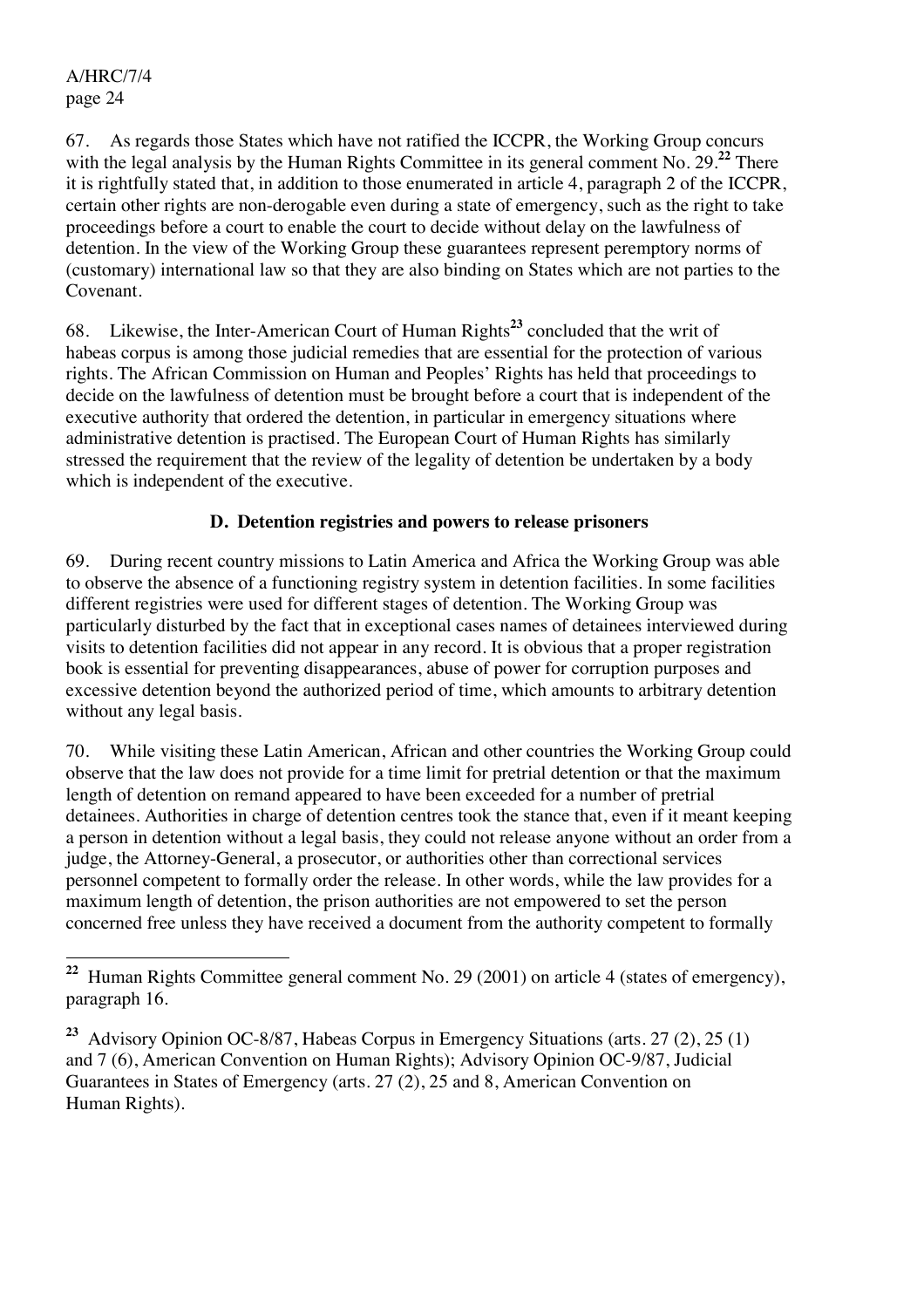order the release. Consequently, they may have to keep the person in detention beyond the maximum time limit. In addition, the Working Group received information from prisoners serving their sentence, who had accrued the right to benefits such as conditional release, or had even served their prison term in full, but remained in detention, because they had no means to exercise those rights in practice.

71. In order to avoid excesses in relation to detention, the Working Group calls upon States to establish maximum time limits for pretrial detention in their domestic legislation. The Working Group is pleased to note that a number of countries to which it had paid a visit and made recommendations to that effect, have amended their respective laws to address the concern of the Working Group.

72. In this context the Working Group further urges States to take appropriate measures, if necessary, to ensure that warrants for pretrial detention clearly establish the date of the expiry of the applicable time limit. In order to prevent detention on remand or imprisonment devoid of any legal basis from occurring, domestic legislation should provide that prison authorities have the power and are obliged to release pretrial detainees or prisoners automatically upon expiry of this time limit without a specific release order by a judge, magistrate, prosecutor, or other State authority competent to order detention on remand or imprisonment, in compliance with international human rights standards the respective States have undertaken to observe. An extension of the period of detention on remand should only be possible if domestic laws complying with applicable international human rights laws allow for such prolongation, and the respective orders have been duly served on the prison authorities.

73. The Working Group also considers that it is imperative for safeguarding against the unlawful continuation of pretrial detention devoid of a legal basis or other forms of arbitrary detention and imprisonment, to have a proper written registry system in place in any detention facility, complemented by a computerized database if States so wish. Such registries should be available in any place where individuals are deprived of their liberty by the State. The Working Group would like to remind States of paragraph 7 (1) of the Standard Minimum Rules for the Treatment of Prisoners which provides that "In every place where persons are imprisoned there shall be kept a bound registration book with numbered pages in which shall be entered in respect of each prisoner received: (a) information concerning his identity; (b) the reasons for his commitment and the authority therefor; (c) the day and hour of his admission and release."

#### **IV. CONCLUSIONS**

74. The Working Group welcomes the cooperation it has enjoyed from States in the discharge of its mandate, which was renewed for another three-year period on 28 September 2007 by Human Rights Council resolution 6/4. In the great majority of cases in which the Group adopted an Opinion during its three sessions in 2007, the Government concerned had provided submissions regarding the case.

75. The Working Group welcomes the cooperation on the part of Governments that extended invitations to the Group for visits. Thanks to their cooperation, the Working Group was able to visit Norway, Equatorial Guinea and Angola in 2007. The Working Group has also asked to visit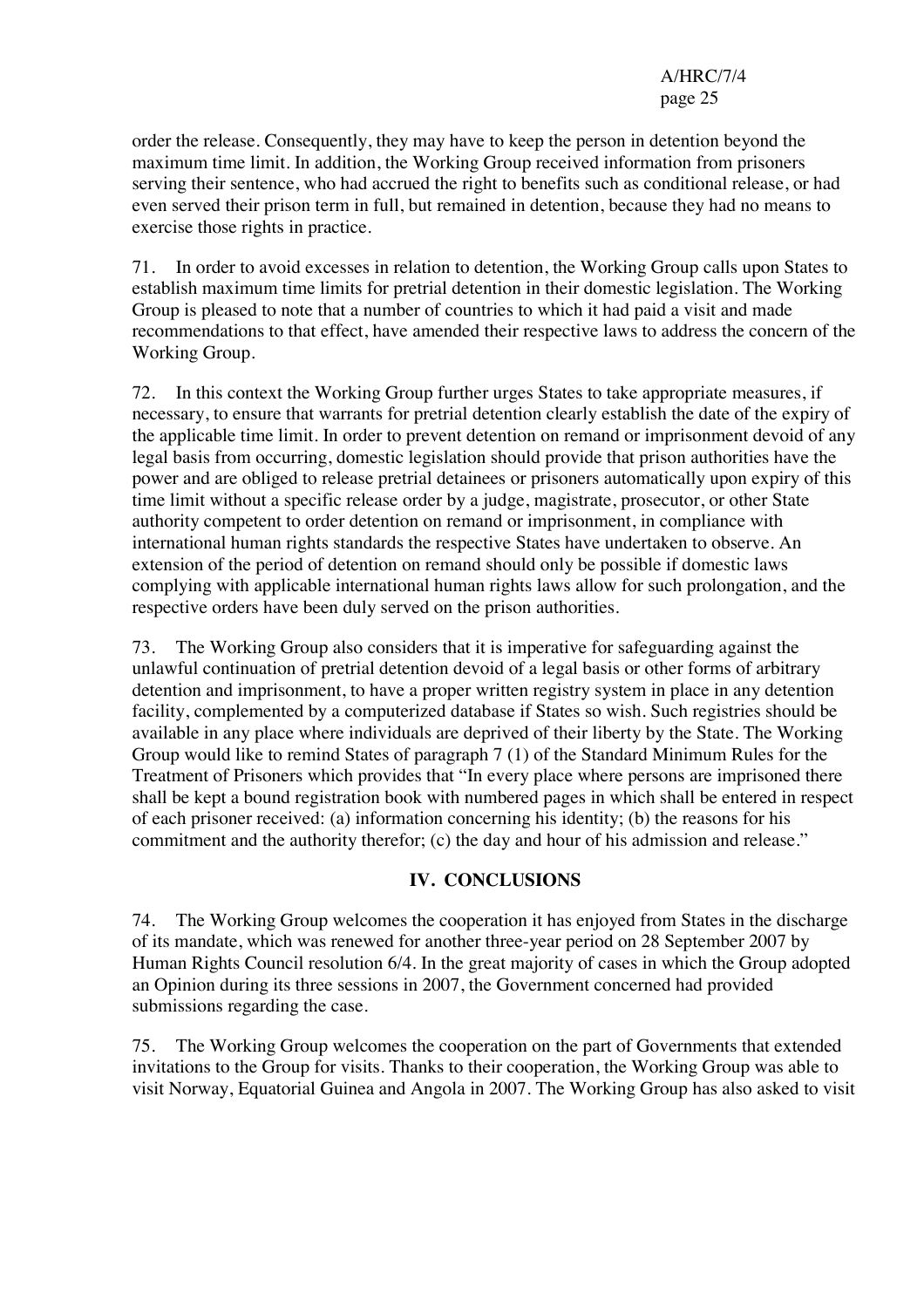Afghanistan, Ethiopia, Guinea Bissau, India, the Libyan Arab Jamahiriya and Turkmenistan. The Working Group decided during its fiftieth session to request invitations for a visit to Egypt, Malaysia, the Russian Federation, Saudi Arabia, Thailand, Ukraine and Uzbekistan.

76. The Working Group further discusses several issues which have given rise to concern during the period reported upon and addresses recommendations to States. Concerning the detention of non-citizens, the Working Group identifies several shortcomings it has observed in connection with detention of asylum-seekers and illegal immigrants. It calls upon States to make use of detention only as a last resort and to explore alternatives to detention.

77. The Working Group deplores the situation of vulnerable groups in detention susceptible to sexual abuse by co-inmates and correctional services staff. It reminds States of their duty to protect and the necessity of a functioning penitentiary system, with well-trained staff to prevent such abuses and no impunity from prosecution.

78. In view of events throughout 2007, the Working Group reiterates its concerns over deprivation of liberty occurring during states of emergency and over recourse to military, special or emergency courts, especially in the context of countering terrorism, and recalls some of the applicable international human rights norms and standards which must be adhered to at all times.

79. Finally, the Working Group, drawing on its experience, emphasizes the necessity of having a proper registration system in place in every detention facility to safeguard against arbitrary deprivation of liberty. The Working Group stresses that the time limit for pretrial detention should be established by law and that, upon expiry of this time limit or of a term of imprisonment, prison authorities should be competent and obliged to release detainees or prisoners automatically without specific authorization by another State authority.

## **V. RECOMMENDATIONS**

#### **Detention of non-citizens**

80. **Regarding detention of asylum-seekers and illegal immigrants, the Working Group addresses the following recommendations to States:** 

 **(a) The Working Group considers that an in-depth and urgent deliberation by the Human Rights Council is required to seek effective alternatives to prevent violations of rights guaranteed by the Universal Declaration of Human Rights and the International Covenant on Civil and Political Rights affecting the large numbers of asylum-seekers and illegal immigrants in detention around the world, in view of their specific vulnerability. To that effect a seminar with the participation of all stakeholders involved should be organized under the auspices of the Office of the United Nations High Commissioner for Human Rights;** 

 **(b) The Working Group requests States to use detention of asylum-seekers and illegal immigrants only as a last resort, and encourages them to explore alternatives to detention, such as supervised release, release on bail, designated residence or regular reporting to authorities.**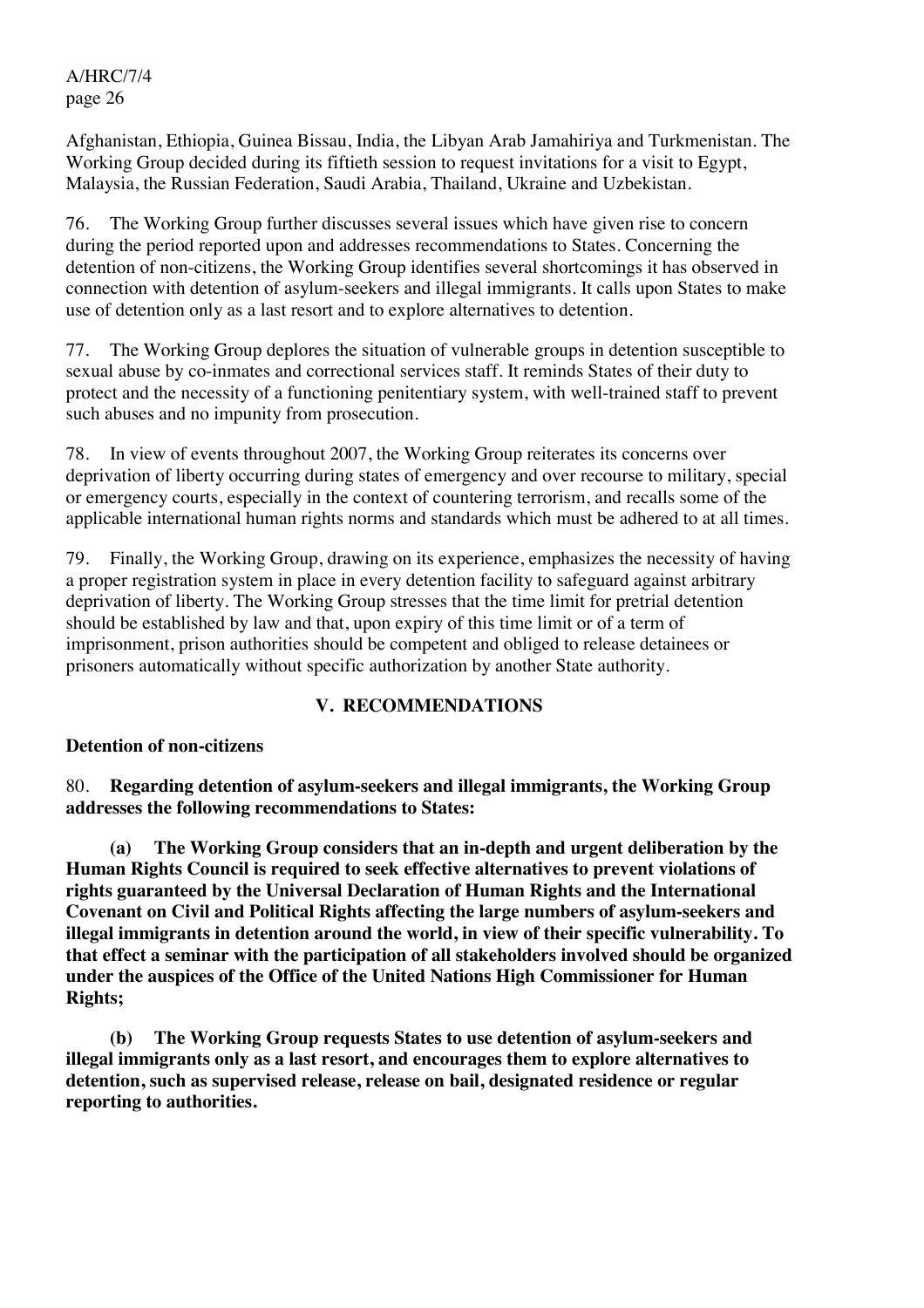**Vulnerable groups in detention which are susceptible to sexual abuse** 

81. **As to vulnerable groups in detention which are susceptible to sexual abuse, the Working Group makes the following recommendations:** 

 **(a) States in which sexual abuse of detainees by fellow inmates or by State authorities is reported should take measures as a matter of urgency to ensure that juveniles are held separate from adults and women separate from men. Custodians of female prisoners should be women;** 

 **(b) States should organize their penitentiary systems in such a way as to guarantee that sexual abuses in detention do not occur. This includes appropriate training of detention facility staff;** 

 **(c) Victims of such abuses should enjoy access to an effective complaints procedure before an independent oversight body with decision taking powers;** 

 **(d) States should take the necessary steps to make sure that impunity for sexual abuse does not prevail.** 

**Detention in the context of counter-terrorism measures and in states of emergency** 

82. **With regard to detention in the context of counter-terrorism measures and in states of emergency the Working Group recommends that:** 

 **(a) States of emergencies must only be imposed, and measures taken thereunder, including deprivation of liberty, must only be carried out, in strict conformity with article 4 of the International Covenant on Civil and Political Rights and in stringent compliance with the principle of proportionality. The right to habeas corpus must not be suspended;** 

 **(b) Governments should duly follow release orders rendered by competent judicial authorities and refrain from re-detaining the individual concerned on the same grounds, also during states of emergency;** 

 **(c) Countries in legal transition, where civilians may still be tried under military jurisdiction, should provide for an independent and civil judicial authority before which civilians are able to challenge the competence of the military court.** 

**Demarcation of competences for release of detainees** 

83. **Regarding the demarcation of competences between authorities for release of detainees, particularly pretrial detainees, the Working Group addresses the following recommendations to States:** 

 **(a) States, which have not done so yet, should establish maximum time limits for pretrial detention in their domestic legislation;**